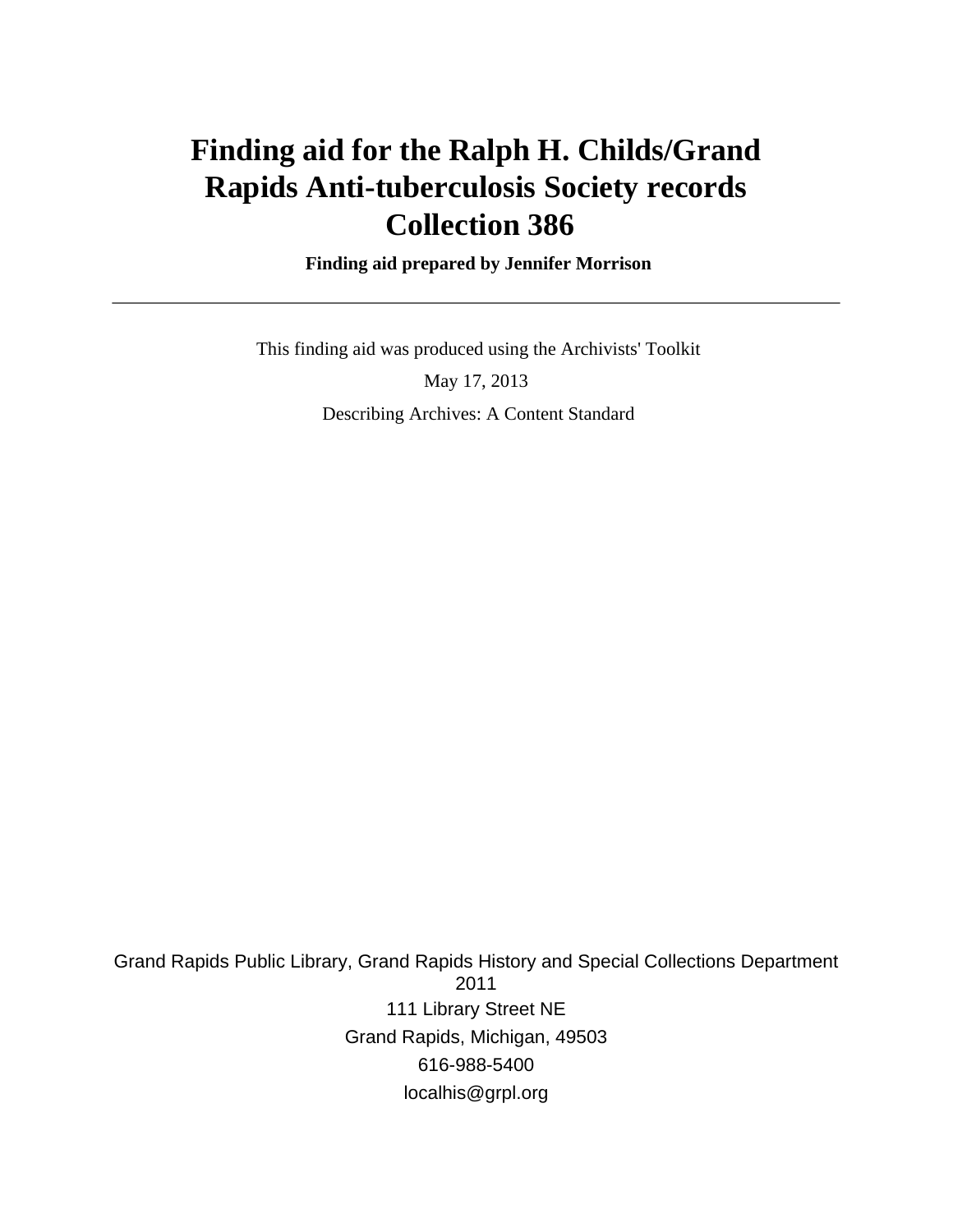# **Table of Contents**

 $\overline{\phantom{a}}$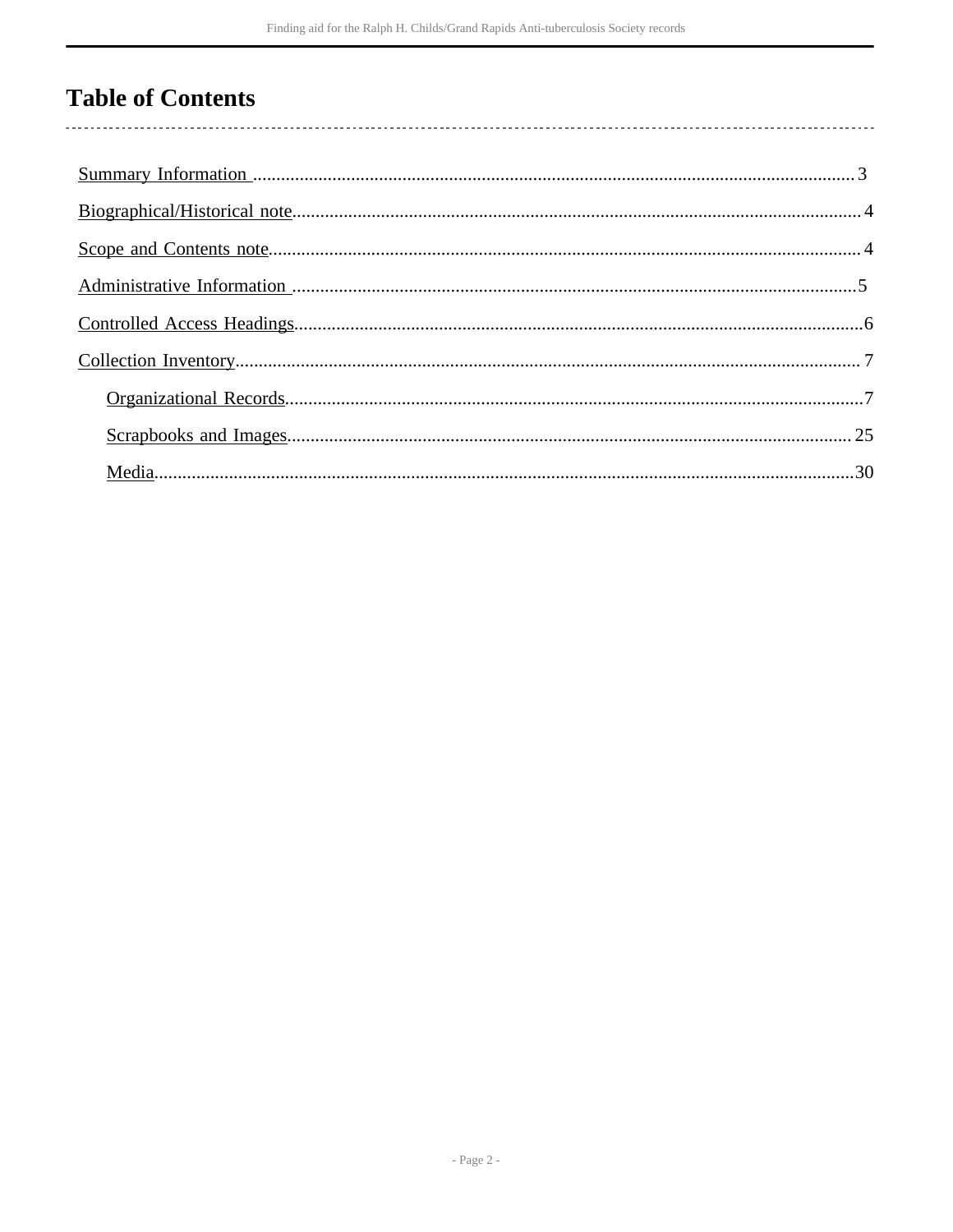# <span id="page-2-0"></span>**Summary Information**

........................

| <b>Repository</b> | Grand Rapids Public Library, Grand Rapids History and Special<br><b>Collections Department</b>                                                                                                                                                                                                                                                                                                                                                                                                                                                                                                                    |
|-------------------|-------------------------------------------------------------------------------------------------------------------------------------------------------------------------------------------------------------------------------------------------------------------------------------------------------------------------------------------------------------------------------------------------------------------------------------------------------------------------------------------------------------------------------------------------------------------------------------------------------------------|
| <b>Creator</b>    | Grand Rapids Anti-tuberculosis Society.                                                                                                                                                                                                                                                                                                                                                                                                                                                                                                                                                                           |
| <b>Title</b>      | Ralph H. Childs/Grand Rapids Anti-tuberculosis Society records                                                                                                                                                                                                                                                                                                                                                                                                                                                                                                                                                    |
| Date [inclusive]  | 1905-1986                                                                                                                                                                                                                                                                                                                                                                                                                                                                                                                                                                                                         |
| <b>Extent</b>     | 16.0 Linear feet                                                                                                                                                                                                                                                                                                                                                                                                                                                                                                                                                                                                  |
| Language          | English                                                                                                                                                                                                                                                                                                                                                                                                                                                                                                                                                                                                           |
| <b>Abstract</b>   | The Grand Rapids Anti-tuberculosis Society existed in Grand Rapids,<br>Michigan from 1905 to 1986. The organization became the Kent<br>County Tuberculosis Society in 1947 and the Tuberculosis, Health and<br>Emphysema Society of Kent County in 1968. Ralph Childs was the<br>executive director of the society from 1958 until the time of his death in<br>1986. This collection contains organizational records including legal and<br>financial documents, meeting minutes and annual reports, among others.<br>There is also a large set of scrapbooks and a small collection of audio and<br>video tapes. |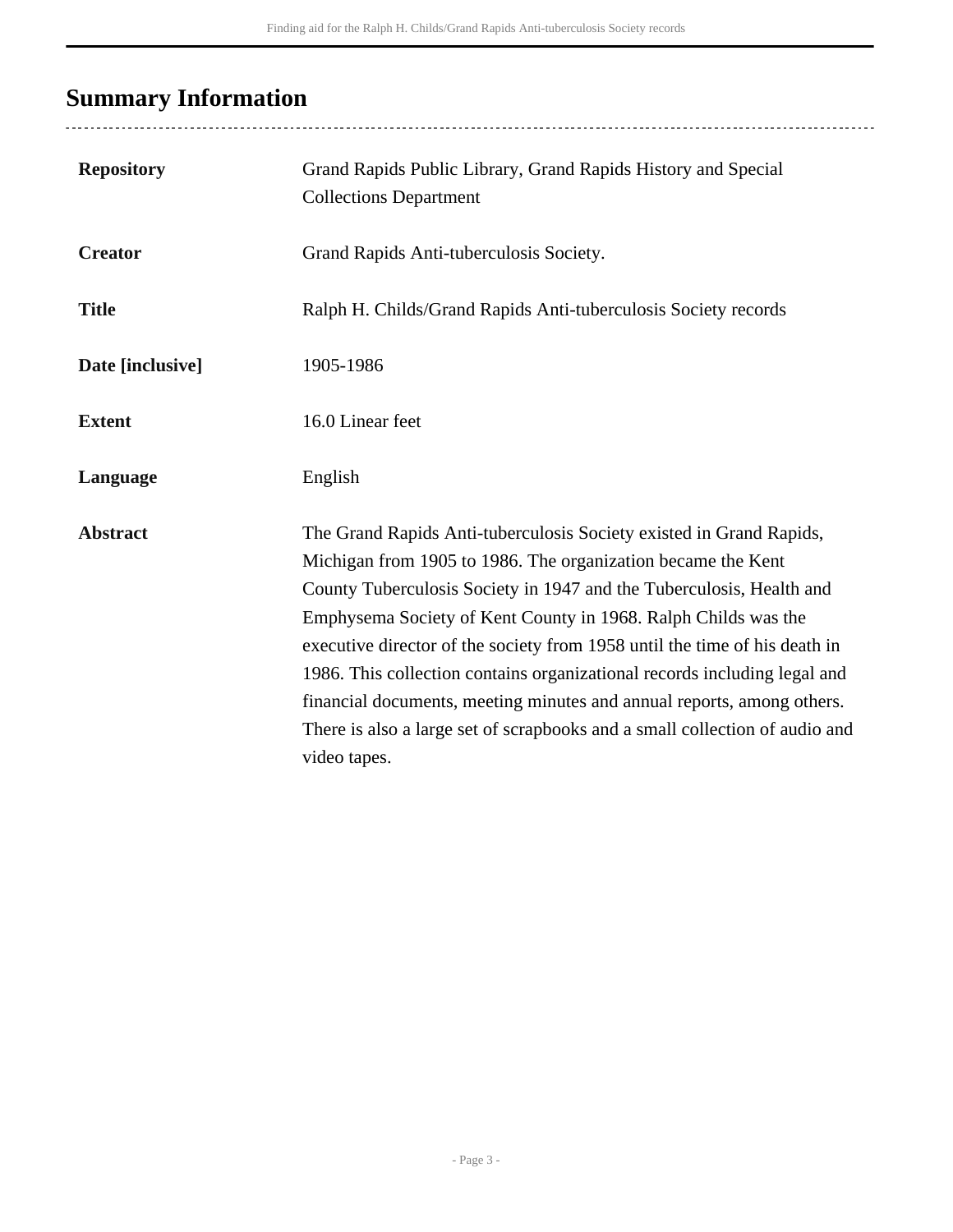# <span id="page-3-0"></span>**Biographical/Historical note**

The National Association for the Study and Prevention of Tuberculosis was founded in Atlantic City, New Jersey in 1904. The name was changed to the National Tuberculosis Association in 1918 and fifty years after that became the National Tuberculosis and Respiratory Disease Association. In 1973 it took its current name, the American Lung Association, keeping the former double barred cross logo.

The Christmas seal had its origin in Denmark in 1904 when the government issued a decorative sticker for mailings. Sales from the sticker helped build a children's tuberculosis hospital. A woman named Emily Bissell is credited with first bringing the Christmas seal to America when she adopted it in 1907 as a means of raising money towards Red Cross efforts to eradicate tuberculosis in Wilmington, Delaware.

In 1910 the National Tuberculosis Association joined forces with the Red Cross to conduct a Christmas Seal campaign. In 1919, the double barred cross motif was added to the seal and in 1920 the National Tuberculosis Association took sole control of the effort.

Locally, the Grand Rapids Anti-tuberculosis Society, the first such volunteer association in the state, was founded in 1905. Tuberculosis was a concern receiving attention from a variety of sources in the community. Among these was Samuel Ranck, the new Librarian at the Grand Rapids Public Library who previously worked in libraries in Baltimore where there were active tuberculosis eradication efforts. Ranck arranged for a lecture at the library by Dr. Vaughan, dean of the Medical School at the University of Michigan. The March 3rd lecture served to facilitate the subsequent formal organization of the society with John W. Blodgett as president.

Early efforts of the society included anti spitting and fly campaigns, direct services through visiting nurses, and the promotion of open air schools and treatment centers.

On Feb. 14, 1907, the Grand Rapids Board of Health opened the state's first tuberculosis hospital in a converted farmhouse on north Fuller Street between Michigan and Leonard. In April 1923 a new structure called Sunshine Sanatorium was opened at the same location.

The anti-tuberculosis society became the Kent County Tuberculosis Society in 1947 and in 1968, the Tuberculosis, Health and Emphysema Society of Kent County. In 1970 the name switched again to the Tuberculosis, Health and Emphysema Society of West Michigan. Ralph Childs was the executive director of the society from 1958 until the time of his death, Jan. 31, 1986.

# <span id="page-3-1"></span>**Scope and Contents note**

Users of this collection will discover that sometimes the local anti-tuberculosis society worked in close conjunction with the state and national societies, but other times fought with the broader scoped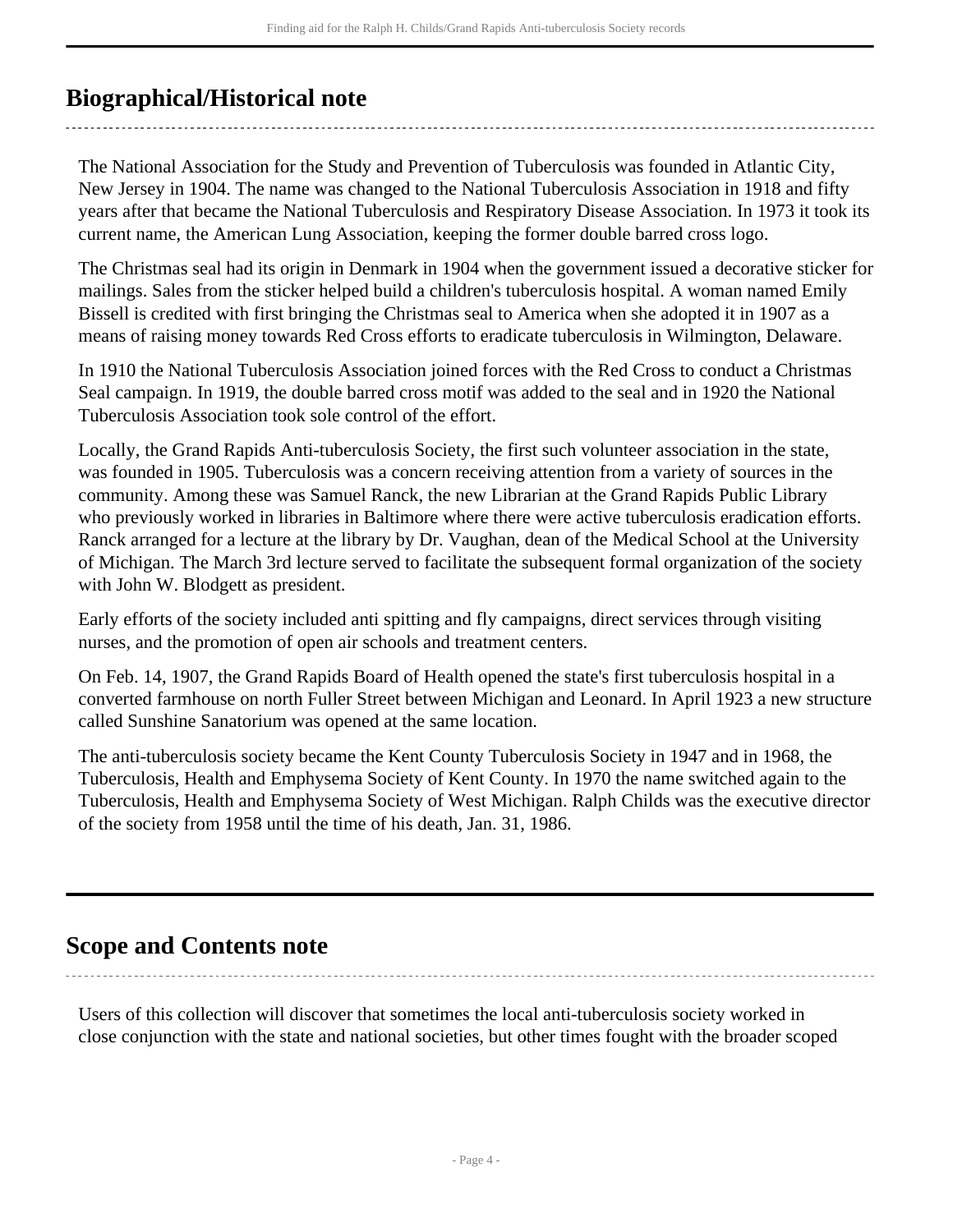organizations and sought to separate itself. The collection reflects this multi-leveled aspect of the anti-tb movement as all of the levels are represented by various records.

Two activities of the organization dominate as subjects throughout all the material in the collection. One of these is the Christmas seal. A sub-series of the series, Organizational Records, is dedicated exclusively to Christmas seals but patrons interested specifically in seals can look about anywhere in the collection for information.

Through the decades of the 1960s and 1970s there was considerable conflict between the local organization and both the state (Michigan Tuberculosis and Respiratory Disease Association, MTRDA) and national (National Tuberculosis and Respiratory Disease Association, NTRDA) societies that resulted in efforts to change organizational structure and relationships. Included in the debate were issues surrounding the appropriateness of continuing direct services. Again, a sub-series of the series, Organizational Records, is dedicated exclusively to reorganization efforts but a majority of the documents from these decades throughout the collection relate to this subject.

The formation and early history of the society is covered well by primary sources in the form of meeting minutes, though the minutes do not continue consistently after 1916. Near the end of the Organizational Records series is a file on the history of the society also containing primary, as well as secondary, source information about the early years of operation. There is also a file on the history of the Christmas seal in the Christmas Seal sub-series.

The early statistical/service reports are the best source of information about the direct care services of the local organization and the actual tuberculosis problem in this area. They document what the nurses were doing and what they were finding in their patients. This kind of information cannot be found in the collection after the 1930s.

One of the most comprehensive records sets are the annual reports. They contain mostly statistics and overviews and they were used as promotional tools so the information is more complimentary to the society than objective, but there is a report for nearly every year of the society's existence.

Scrapbooks make up about half the volume of the collection. Those with titles are listed by their title in quotation marks and those that had no titles are simply called "Scrapbook" with a date range. The first scrapbook in the series, Scrapbook 1905 – 1959, is a wealth of original photos representing over fifty years of history in images. The second scrapbook in the series, Scrapbook 1914 – 1952, is a similar wealth of documents including meeting minutes and nurses reports and can supplement what is found separately in the Organizational Records series.

Near the end of the Organizational Records series is a sub-series of material that seems like an anomaly. A full standard Hollinger box is filled with metropolitan studies; reports about utilities, the rise of the suburbs and other issues related to the urbanization of this community dated primarily from the mid to late 1950s. It is a useful group of material. It is unknown how it became included in this collection.

# <span id="page-4-0"></span>**Administrative Information**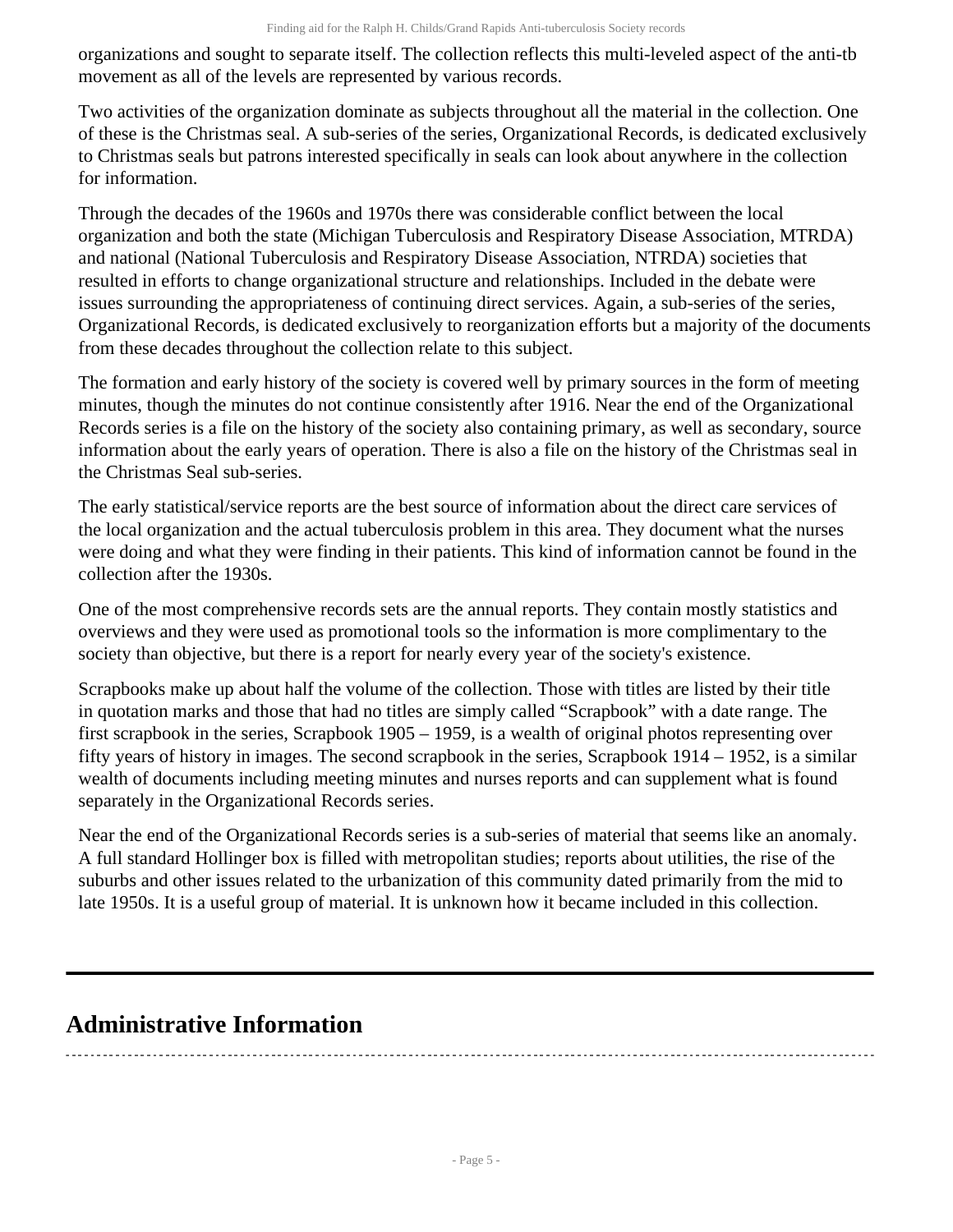#### **Publication Information**

Grand Rapids Public Library, Grand Rapids History and Special Collections Department 2011

#### **Immediate Source of Acquisition note**

Betty Childs, Robert Streelman, accession numbers 1986.150, 1988.040, 1990.025.

# <span id="page-5-0"></span>**Controlled Access Headings**

#### **Genre(s)**

• records (documents)

#### **Geographic Name(s)**

• Grand Rapids (Mich.) -- History

#### **Subject(s)**

- Lungs -- Diseases -- Michigan -- Grand Rapids
- Tuberculosis -- Michigan -- Grand Rapids
- Tuberculosis -- Societies, etc.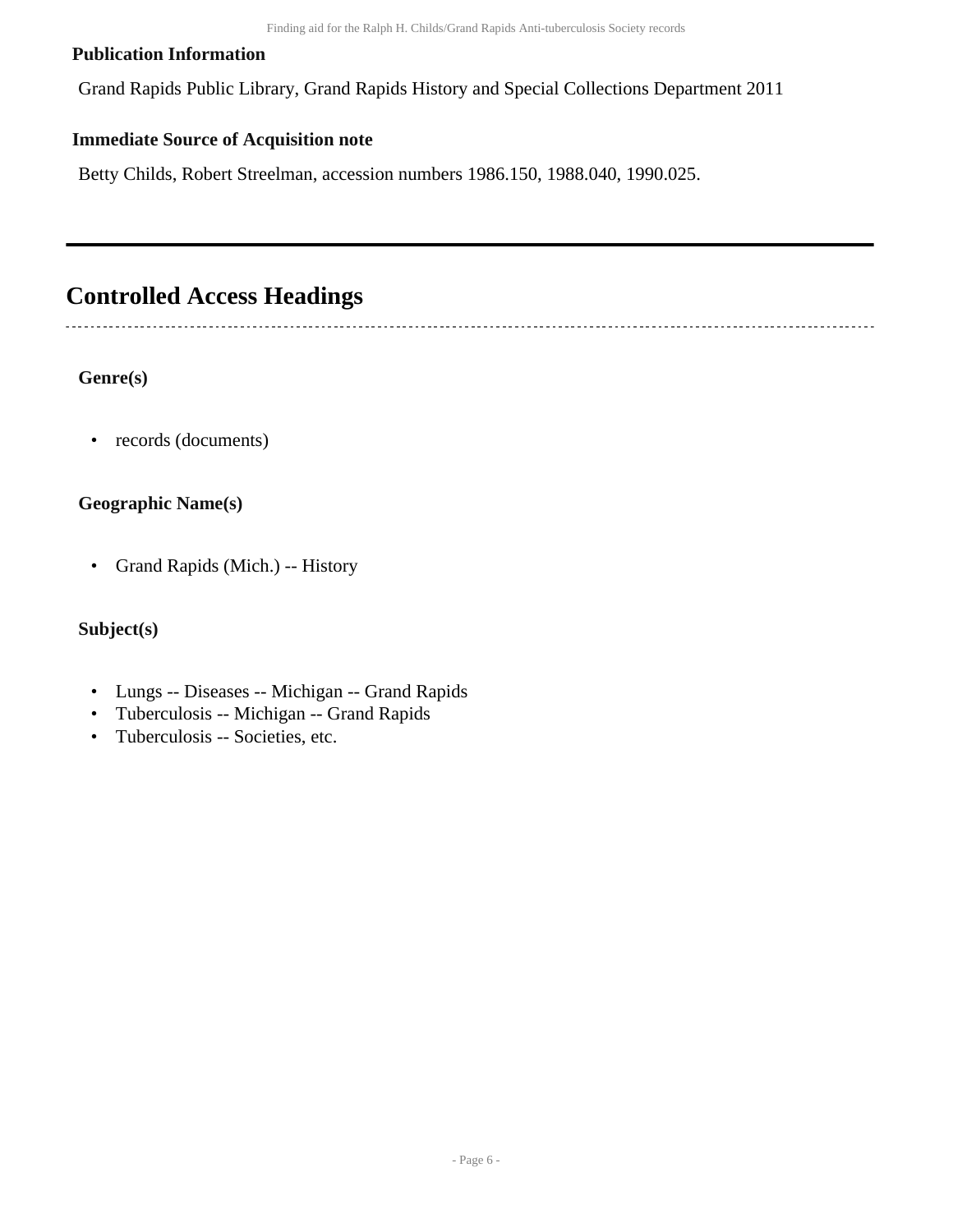# <span id="page-6-0"></span>**Collection Inventory**

#### <span id="page-6-1"></span> **Series I Organizational Records**

#### **Scope and Contents note**

Material in this series is divided into sub-series first by form (such as correspondence, minutes, etc.) and then arranged chronologically within sub-series. Later in the series is a smaller group of material divided into sub-series by subject (Christmas seals, metro studies, etc.) and then arranged chronologically. Smaller (one folder) sub-series are found after the more voluminous ones, gathered together under a Miscellaneous organizational records heading.

#### **Subseries A Correspondence**

|                                | <b>Box</b>   | Folder         |
|--------------------------------|--------------|----------------|
| Envelopes and letterhead       | $\mathbf{1}$ |                |
| Sept. 17, 1914 – Jan. 22, 1948 | $\mathbf{1}$ | $\overline{2}$ |
| Jan. 1951 – Oct. 1, 1959       | $\mathbf{1}$ | 3              |
| Mar. 9, 1960 – Dec. 9, 1969    | $\mathbf{1}$ | 4              |
| Jan. 14, 1970 – Nov. 18, 1974  | $\mathbf{1}$ | 5              |
| Apr. 23, 1975 - Jan. 22, 1979  | $\mathbf{1}$ | 6              |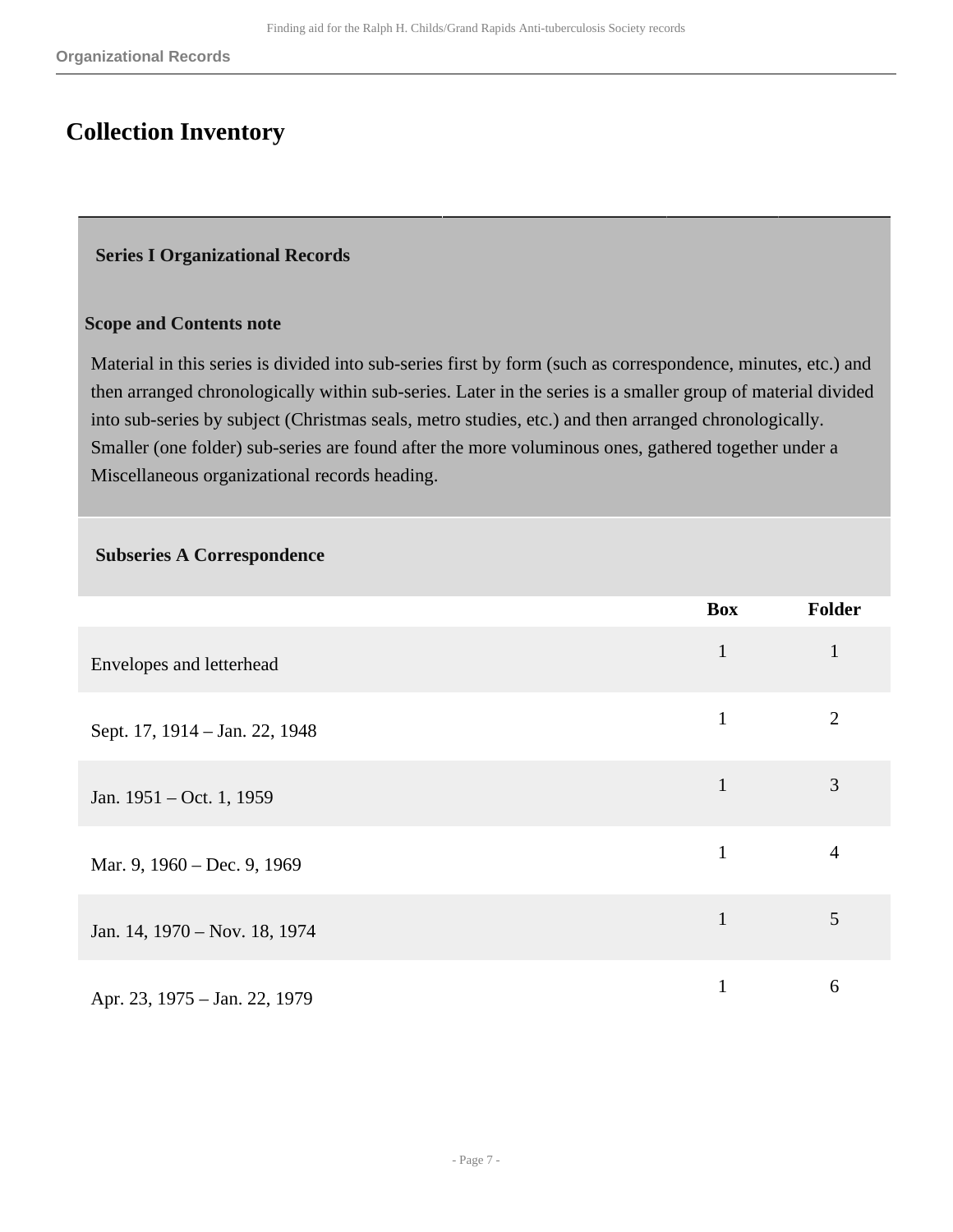| n.d.                            |   |
|---------------------------------|---|
| Invitations, early, 1962 - 1971 | × |

## **Subseries B Meeting Minutes**

|                                                                                                                                                                                  | <b>Box</b>     | <b>Folder</b>  |
|----------------------------------------------------------------------------------------------------------------------------------------------------------------------------------|----------------|----------------|
| Report from Feb. 24, 1905 formulating meeting                                                                                                                                    | $\overline{2}$ | $\mathbf{1}$   |
|                                                                                                                                                                                  |                | <b>Box</b>     |
| First Minute Book of the Grand Rapids Anti-Tuberculosis Society, 1905 - 1913                                                                                                     |                | $\overline{2}$ |
|                                                                                                                                                                                  | <b>Box</b>     | <b>Folder</b>  |
| Grand Rapids Anti-tuberculosis Society: Jan. 1914 – Dec. 1916                                                                                                                    | $\mathbf{1}$   | 9              |
| Grand Rapids Anti-tuberculosis Society regular monthly meeting: Feb. 8,<br>1924                                                                                                  | $\mathbf{1}$   | 10             |
| Minutes related to the 52nd Annual Meeting of the National Tuberculosis<br>Association in May of 1956, and the Kent County Tuberculosis Society<br>regular meeting in March 1959 | $\overline{2}$ | 3              |
| Primarily the Kent County Tuberculosis Society, though occasionally a<br>state or national meeting, Feb. 12, 1960 – Apr. 11, 1969                                                | $\overline{2}$ | $\overline{4}$ |
| Primarily the Tuberculosis, Health and Emphysema Society of West<br>Michigan, though occasionally a state or national meeting, May 14, 1970                                      | 3              | $\mathbf{1}$   |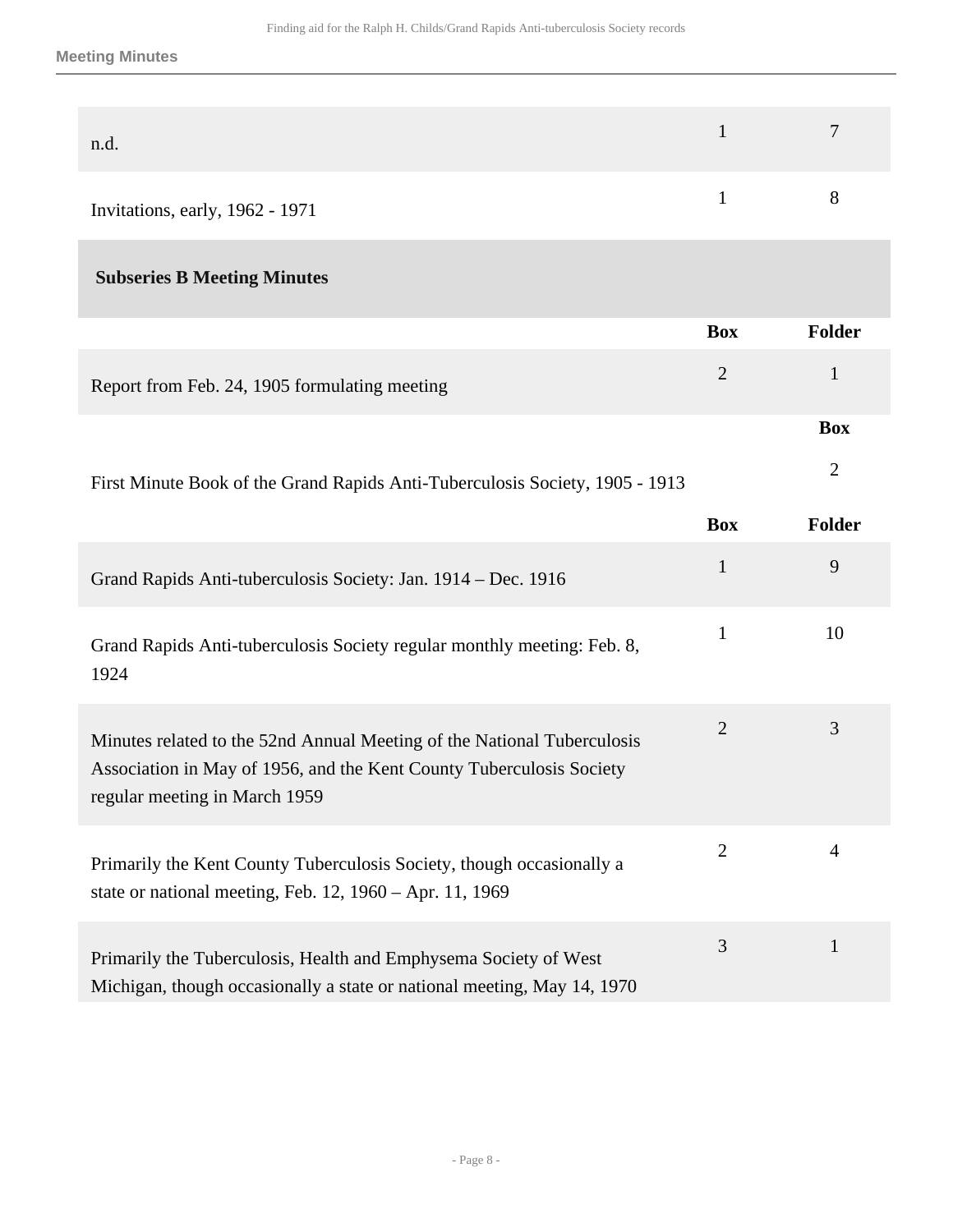**Financial Records**

| - Sep. 27, 1974, n.d. (first item is a packet given out at the board meeting<br>that includes the constitution and articles about programs) |                |                |
|---------------------------------------------------------------------------------------------------------------------------------------------|----------------|----------------|
| Tuberculosis, Health & Emphysema Society of West Michigan, Mar. 1982<br>$-$ Jan. 1986                                                       | 3              | $\overline{2}$ |
| Lists of names, primarily of board members, 1969 – 1973, n.d.                                                                               | 3              | 3              |
| <b>Subseries C Financial Records</b>                                                                                                        |                |                |
|                                                                                                                                             | <b>Box</b>     | <b>Folder</b>  |
| Statement of Receipts & Disbursements, (local) Christmas Seal Sale: 1920                                                                    | $\mathfrak{Z}$ | $\overline{4}$ |
| Statement of Receipts & Disbursements, (local) Christmas Seal Sale: 1921                                                                    | 3              | 5              |
| Other financial records: 1947 – 1977                                                                                                        | 3              | 6              |
| Appraisal of 822 Cherry Street SE, Feb. 14, 1968                                                                                            | 3              | $\overline{7}$ |
| Tuberculosis, Health and Emphysema Society of West Michigan year end<br>financial statements: $1974 - 1977$                                 | 3              | 8              |
| American Federation of Tuberculosis and Respiratory Disease<br>Associations year end financial statements: 1975 – 1977                      | 3              | 9              |
| Tuberculosis, Health & Emphysema Society of West Michigan financial<br>reports: 1982 - 1986                                                 | 3              | 10             |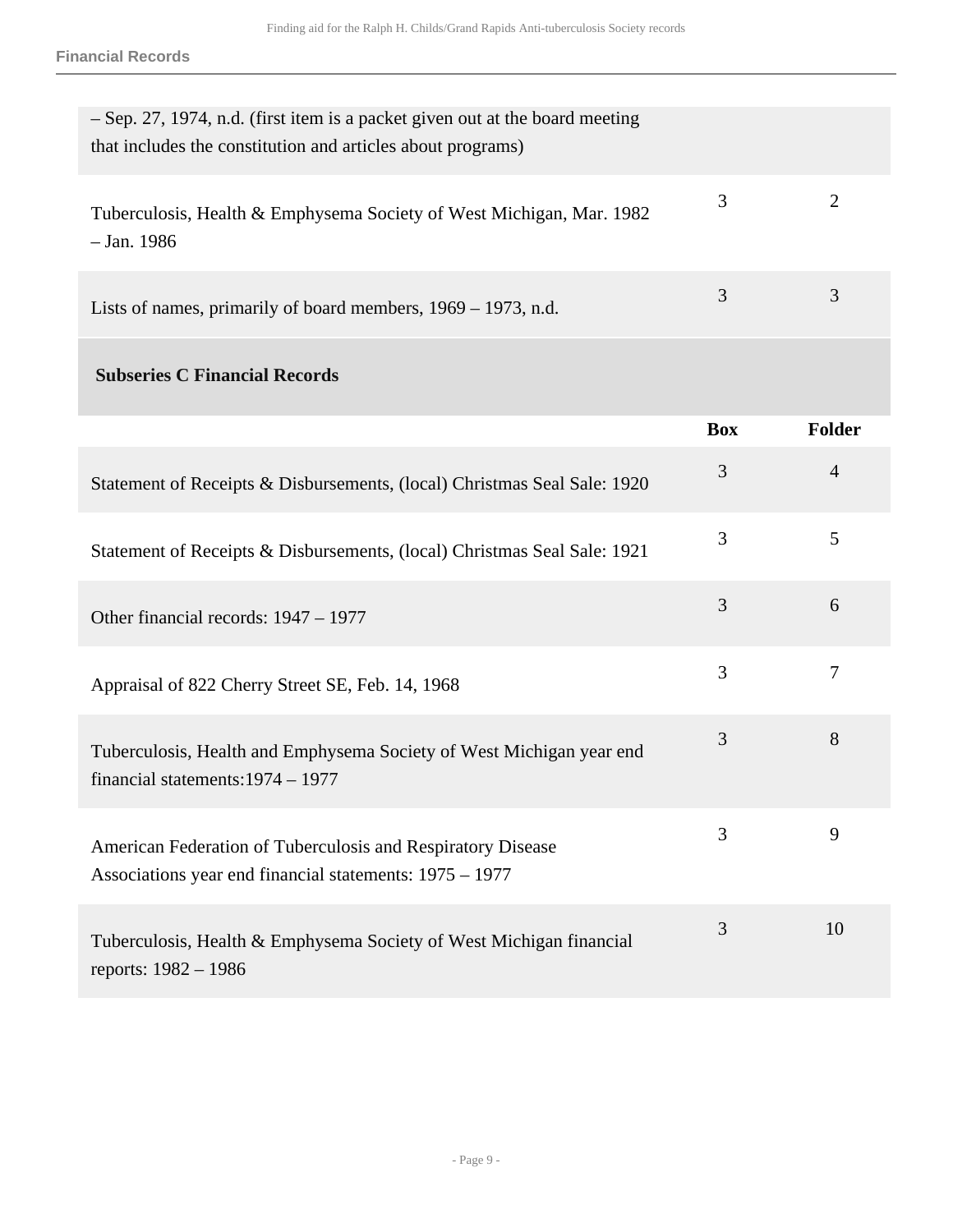## **Subseries D Legal Records**

|                                                                                                                               | <b>Box</b>     | Folder |
|-------------------------------------------------------------------------------------------------------------------------------|----------------|--------|
| Proclamation by Michigan Governor, Woodbridge Ferris, declaring<br>December 7th to be Tuberculosis Day, Nov. 19, 1913         | $\overline{2}$ | 5      |
| Agreement between the Grand Rapids Anti-tuberculosis Society and Dr.<br>H.B. Crawford, May20, 1918                            | $\overline{2}$ | 6      |
| Certificate of Incorporation, Aug. 4, 1944                                                                                    | $\overline{2}$ | 7      |
| Articles of Association and By-laws, 1947 – 1981, n.d.                                                                        | $\overline{2}$ | 7      |
| Abstracts and other material related to the Rumsey Farm Addition on<br>Grandville Ave, 1945 - 1950                            | $\overline{2}$ | 8      |
| Tax records, 1972 and 1973                                                                                                    | $\overline{2}$ | 9      |
| Washtenaw Tuberculosis and Health Association v. Michigan Tuberculosis<br>and Respiratory Disease Association, June 2, 1975   | $\overline{2}$ | 10     |
| Tuberculosis Health and Emphysema Society of West Michigan et al v.<br>American Lung Association documents, 1975 - 1978, n.d. | $\overline{2}$ | 11     |
| American Lung Association v. Juniata Valley Tuberculosis and<br><b>Respiratory Disease Association, 1974</b>                  | $\overline{2}$ | 12     |
| Other legal papers, 1975 – 1977, n.d.                                                                                         | $\overline{2}$ | 13     |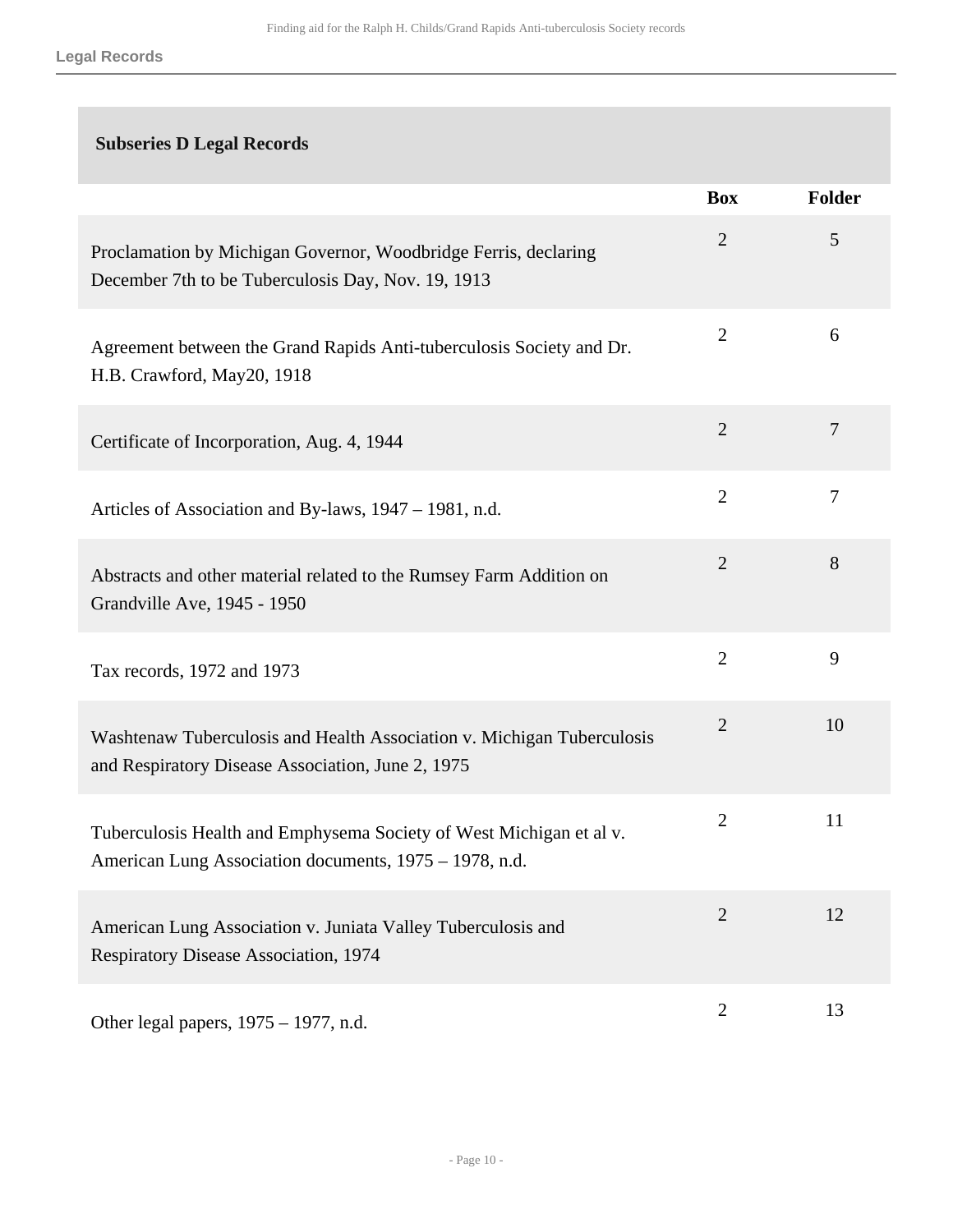**Annual Reports (for the year:)**

| Incomplete Legal Papers (documents missing their title and first pages)    | $\overline{2}$ | 14             |
|----------------------------------------------------------------------------|----------------|----------------|
| <b>Subseries E Annual Reports (for the year:)</b>                          |                |                |
|                                                                            | <b>Box</b>     | Folder         |
| Reports of the Grand Rapids Anti-Tuberculosis Society 1911-1916<br>(bound) | $\overline{4}$ | $\mathbf{1}$   |
| 1911(2)                                                                    | $\overline{4}$ | $\overline{2}$ |
| 1912(3)                                                                    | $\overline{4}$ | $\mathfrak{Z}$ |
| 1913(2)                                                                    | $\overline{4}$ | $\overline{4}$ |
| 1914(2)                                                                    | $\overline{4}$ | $\overline{5}$ |
| $1914 - 1915$ (bound)                                                      | $\overline{4}$ | 6              |
| 1916(2)                                                                    | $\overline{4}$ | $\overline{7}$ |
| 1917                                                                       | $\overline{4}$ | 8              |
| 1919 with a brief summary of 1918                                          | $\overline{4}$ | 9              |
| 1923 (2)                                                                   | $\overline{4}$ | $10\,$         |
| 1924(2)                                                                    | $\overline{4}$ | 11             |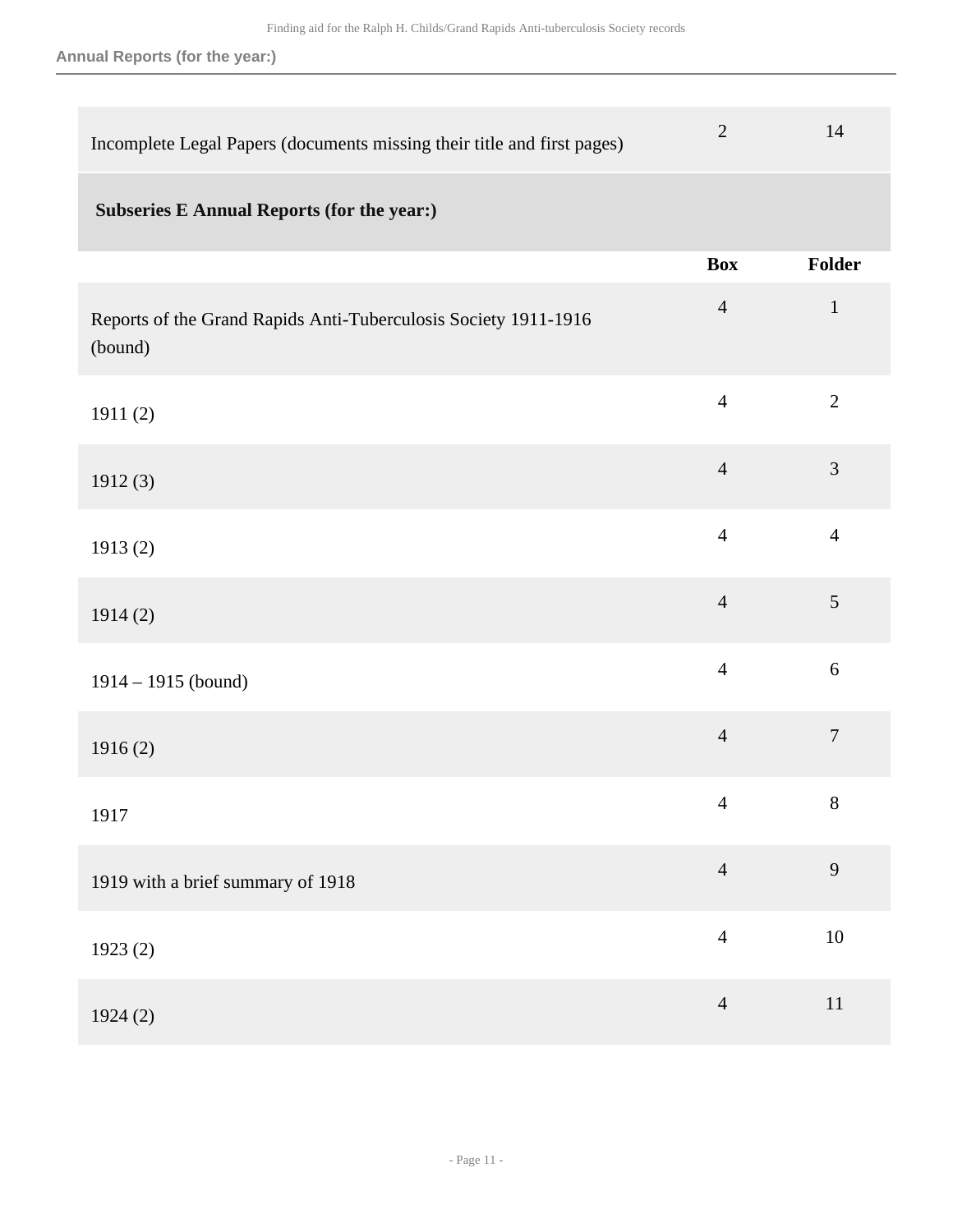| 1925(3)                                                                                                                                                    | $\overline{4}$ | $12\,$           |
|------------------------------------------------------------------------------------------------------------------------------------------------------------|----------------|------------------|
| 1926(2)                                                                                                                                                    | $\overline{4}$ | 13               |
| 1927                                                                                                                                                       | $\overline{4}$ | $14\,$           |
| 1930(4)                                                                                                                                                    | $\mathfrak{S}$ | $\,1\,$          |
| 1931                                                                                                                                                       | 5              | $\sqrt{2}$       |
| 1933(3)                                                                                                                                                    | 5              | $\overline{3}$   |
| 1934(3)                                                                                                                                                    | 5              | $\overline{4}$   |
| 1935(2)                                                                                                                                                    | 5              | 5                |
| 1936(3)                                                                                                                                                    | 5              | $\sqrt{6}$       |
| 1937(3)                                                                                                                                                    | 5              | $\boldsymbol{7}$ |
| Report of the Sunshine Sanatorium, Tuberculosis Clinic, City Hospitals<br>and the Western Division - the Michigan Department of Health<br>Laboratory, 1937 | $\overline{2}$ | 15               |
| 1938 (3)                                                                                                                                                   | $\sqrt{5}$     | $8\,$            |
| 1939 (3)                                                                                                                                                   | $5\,$          | $\overline{9}$   |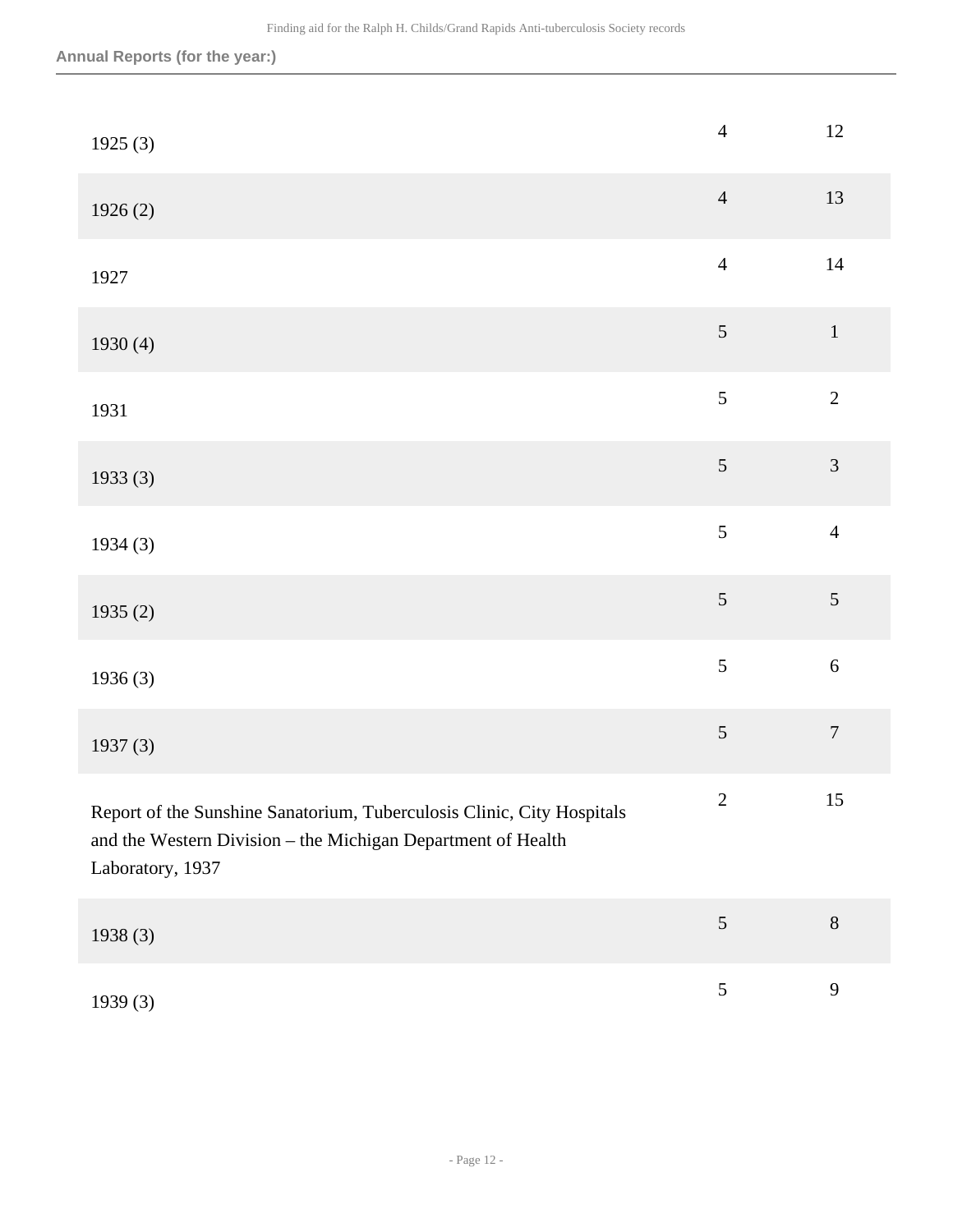| 1940(2)                                                  | 5              | $10\,$ |
|----------------------------------------------------------|----------------|--------|
| 1941(3)                                                  | $\sqrt{5}$     | $11\,$ |
| 1942(3)                                                  | $\sqrt{5}$     | 12     |
| 1943(3)                                                  | $\sqrt{5}$     | 13     |
| 1944(3)                                                  | $\sqrt{5}$     | 14     |
| 1945(3)                                                  | 5              | 15     |
| 1946 (3) Becomes the Kent County Tuberculosis Society    | $\sqrt{5}$     | 16     |
| 1947(3)                                                  | 5              | $17\,$ |
| 1948                                                     | $\mathfrak{S}$ | $18\,$ |
| 1950(2)                                                  | 5              | 19     |
| 1951 $(4)$                                               | $\mathfrak{S}$ | $20\,$ |
| 1952                                                     | 5              | 21     |
| 1953(2)                                                  | 5              | 22     |
| National Tuberculosis Association annual report for 1953 | $\mathfrak{S}$ | 23     |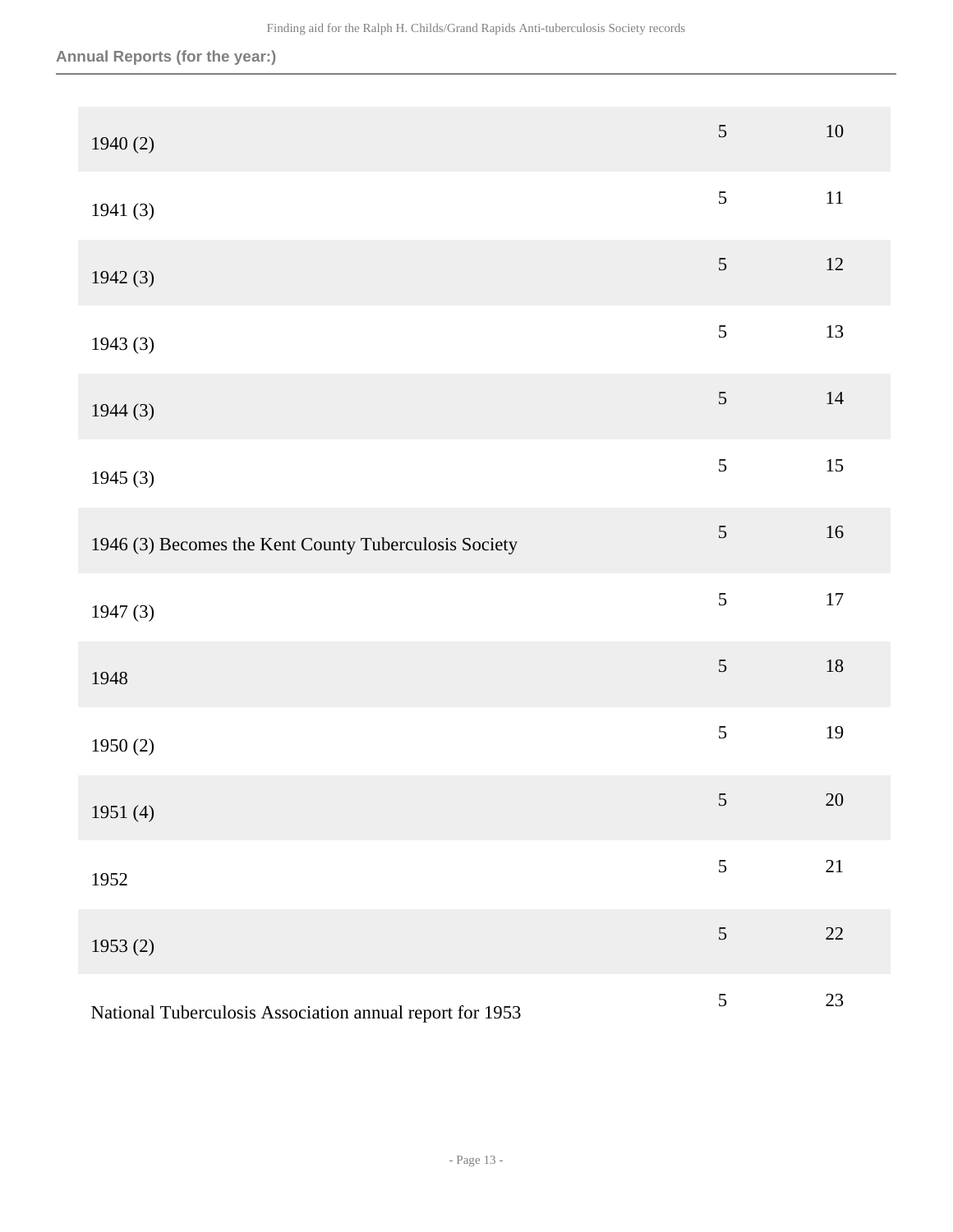| 1954(3)                                                      | 5              | $24\,$         |
|--------------------------------------------------------------|----------------|----------------|
| 1955(3)                                                      | $\mathfrak{S}$ | 25             |
| 1956(2)                                                      | $\sqrt{5}$     | 26             |
| 1957(2)                                                      | $\sqrt{6}$     | $\,1\,$        |
| 1958                                                         | $\sqrt{6}$     | $\sqrt{2}$     |
| Michigan Tuberculosis Association annual report for 1958     | $\sqrt{6}$     | 3              |
| 1960                                                         | $\sqrt{6}$     | $\overline{4}$ |
| 1961                                                         | $\sqrt{6}$     | $\mathfrak{S}$ |
| National Tuberculosis Association annual report for 1962 (2) | $\sqrt{6}$     | $\sqrt{6}$     |
| 1963(4)                                                      | $\sqrt{6}$     | $\tau$         |
| National Tuberculosis Association annual report for 1963     | 6              | $8\,$          |
| 1964(2)                                                      | $\sqrt{6}$     | 9              |
| 1965(3)                                                      | $\sqrt{6}$     | $10\,$         |
| 1967(2)                                                      | $\sqrt{6}$     | $11\,$         |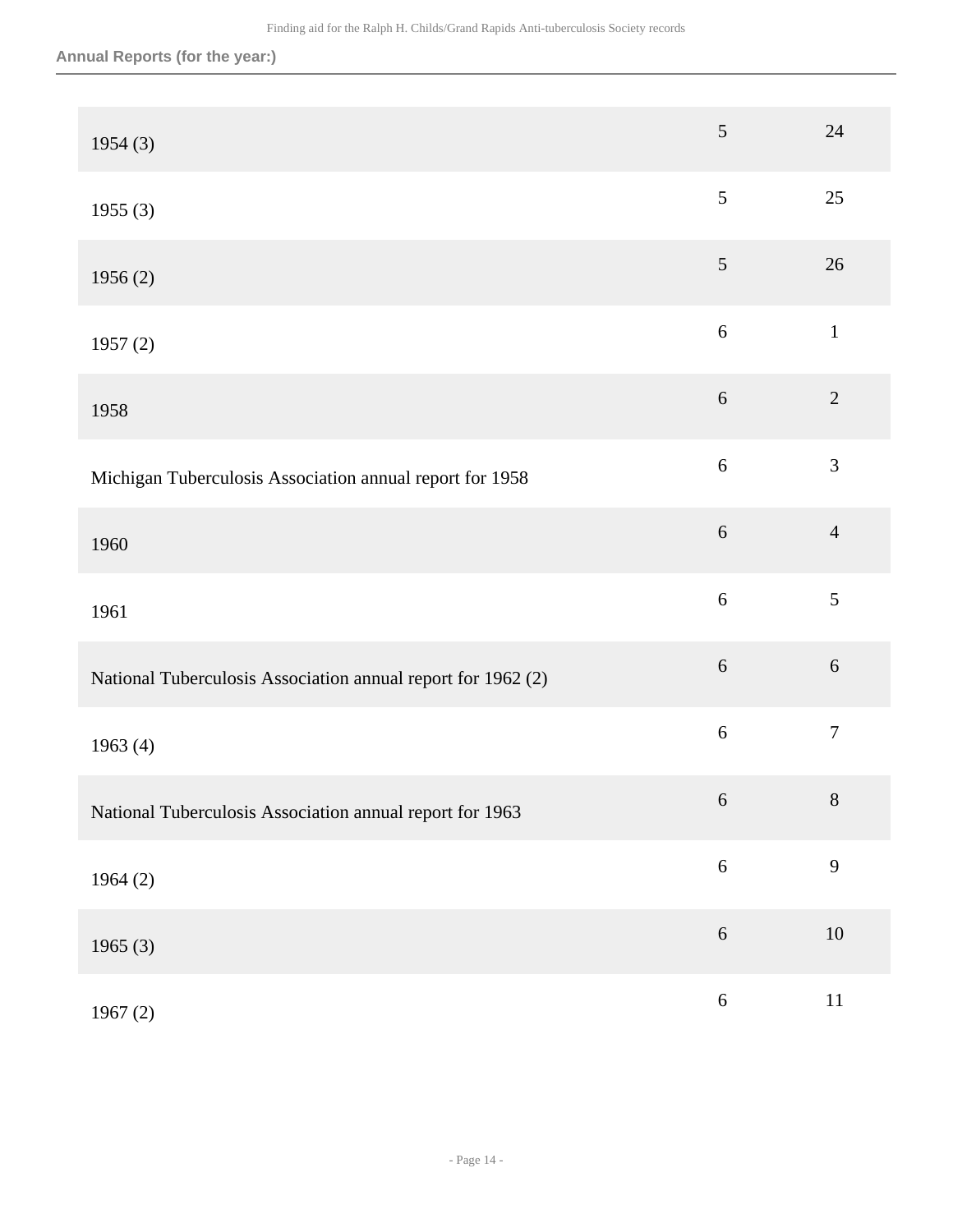#### **Statistical/ Service Reports**

| 1969                                                     | 6          | 12 |
|----------------------------------------------------------|------------|----|
| 1970/1971 (4)                                            | $\sqrt{6}$ | 13 |
| 1971/1972 (3)                                            | 6          | 14 |
| National Tuberculosis Association annual report for 1971 | 6          | 15 |
| 1972/1973                                                | 6          | 16 |
| 1973/1974                                                | 6          | 17 |
| 1977(9)                                                  | 6          | 18 |

#### **Subseries F Statistical/ Service Reports**

#### **Scope and Contents note**

Reports of the Clinic and Visiting Nurses, the executive secretary, the dispensary department and others: Monthly, chronicle statistics on services rendered (# of hours spent; # of cases with various diagnoses and treatments; ages, occupations and nationalities of some patients, etc.). Later statistical reports take the form of analyses of trends compiled by professional statisticians

|      | Box      | Folder |
|------|----------|--------|
| 1911 | 6        | 19     |
| 1913 | $\sigma$ | 20     |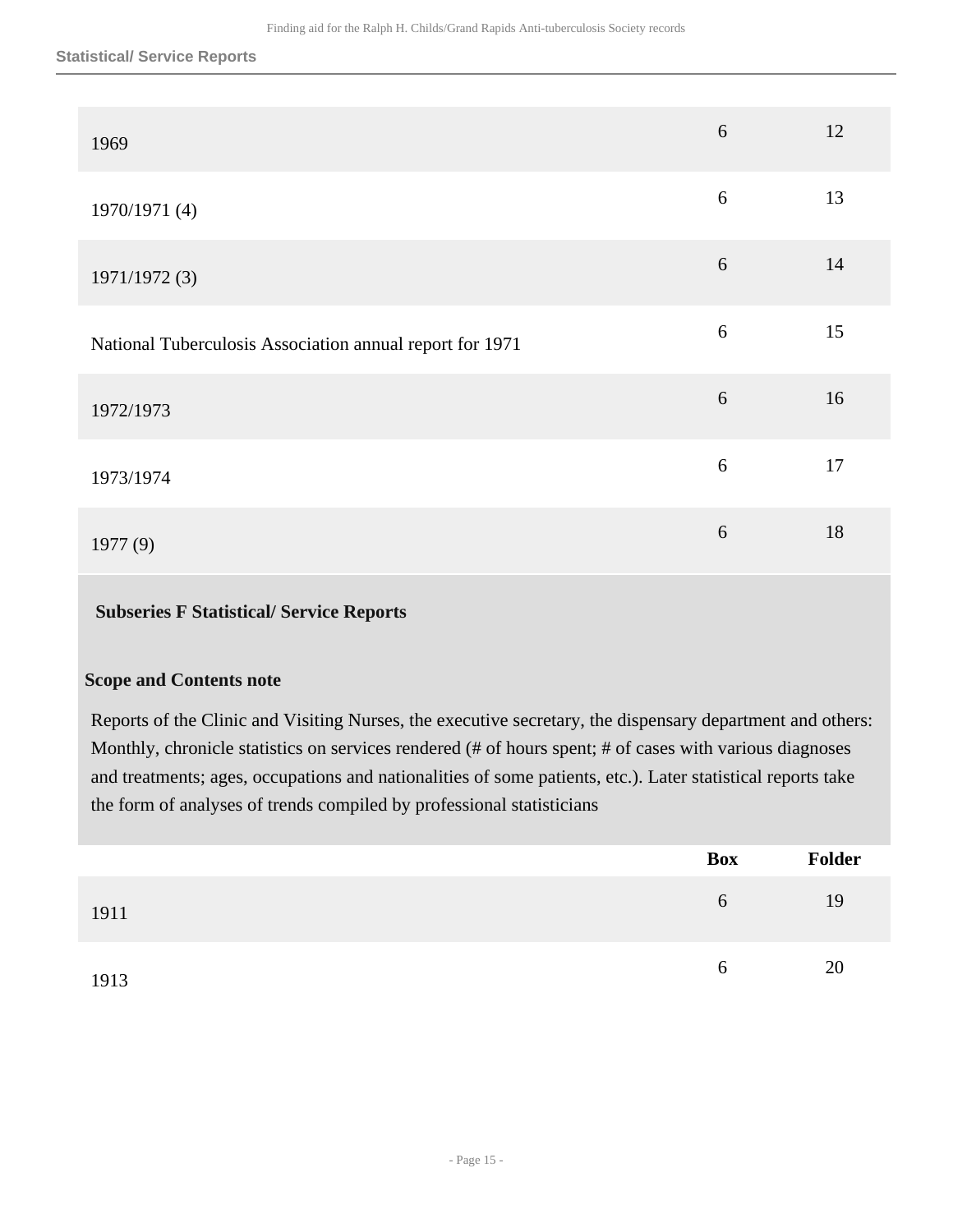**Publications**

| 1914                                                                                                               | 6                | 21             |
|--------------------------------------------------------------------------------------------------------------------|------------------|----------------|
| 1916 (one, March)                                                                                                  | 6                | 22             |
| 1917                                                                                                               | 6                | 23             |
| 1919                                                                                                               | 6                | 24             |
| Two nurse's reports without a year identified, undated quarterly report<br>(probably from around this time period) | 6                | 25             |
| 1920 - 1929                                                                                                        | 6                | 26             |
| 1921/1922 Oversized Reports: Annual Report of North Division Open Air<br>School, Report of Modern Health Crusade   | 18               | $\mathbf{1}$   |
| $1930 - 1932$                                                                                                      | 6                | 27             |
| 1947 Christmas Seal Study Club results                                                                             | 18               | $\overline{2}$ |
| $1952 - 1957$ , n.d.                                                                                               | 6                | 28             |
| $1960 - 1969$                                                                                                      | $\overline{7}$   | $\mathbf{1}$   |
| $1970 - 1972$                                                                                                      | $\boldsymbol{7}$ | $\mathbf{2}$   |
| <b>Subseries G Publications</b>                                                                                    |                  |                |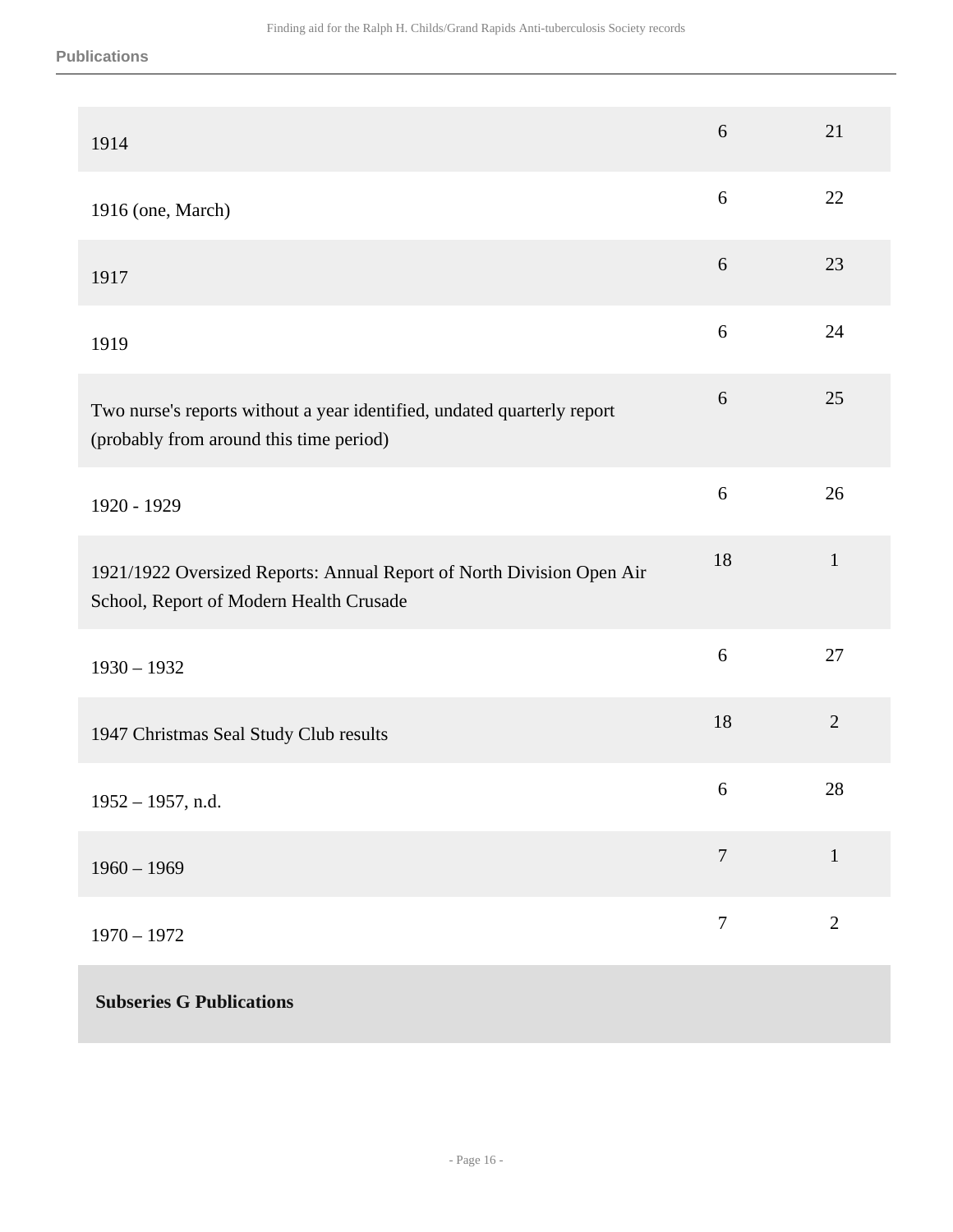**Publications**

|                                                                                                                                                                      | <b>Box</b> | Folder         |
|----------------------------------------------------------------------------------------------------------------------------------------------------------------------|------------|----------------|
| Michigan Out of Doors (becomes Health) published by the Michigan<br>Tuberculosis Association, July 1922, Vol. 9/#4 - Nov. 1933, Vol. 20/#3                           | $\tau$     | 3              |
| Health (formerly Michigan Out-of-Doors) published by the Michigan<br>Tuberculosis Association, Nov./Dec. 1940, Vol. 27/#5 - Jan. 1977, Vol.<br>63/#1 selected issues | 7          | $4 - 8$        |
| Journal of the Outdoor Life published by the National Tuberculosis<br>Association Oct. 1924, Vol. 21/#10                                                             | 8          | 1              |
| The Check-Up published by the Kent County Tuberculosis Society 1959 –<br>1962                                                                                        | 8          | $\overline{2}$ |
| Executive's Report published by the Kent County Tuberculosis Society<br>$1966 - 1971$ , most undated                                                                 | 8          | 3              |
| Patiently Speaking published by the Kent County Tuberculosis Society,<br>three issues, n.d.                                                                          | 8          | 4              |
| Grassroots Gazette published by the Kent County Tuberculosis Society,<br>n.d.                                                                                        | 8          | 5              |
| Single issue serial publications, $1950 - 1979$                                                                                                                      | 8          | 6              |
| True's Farming World and Household Magazine, Nov. 1887 (pages<br>missing)                                                                                            | 18         | $\overline{4}$ |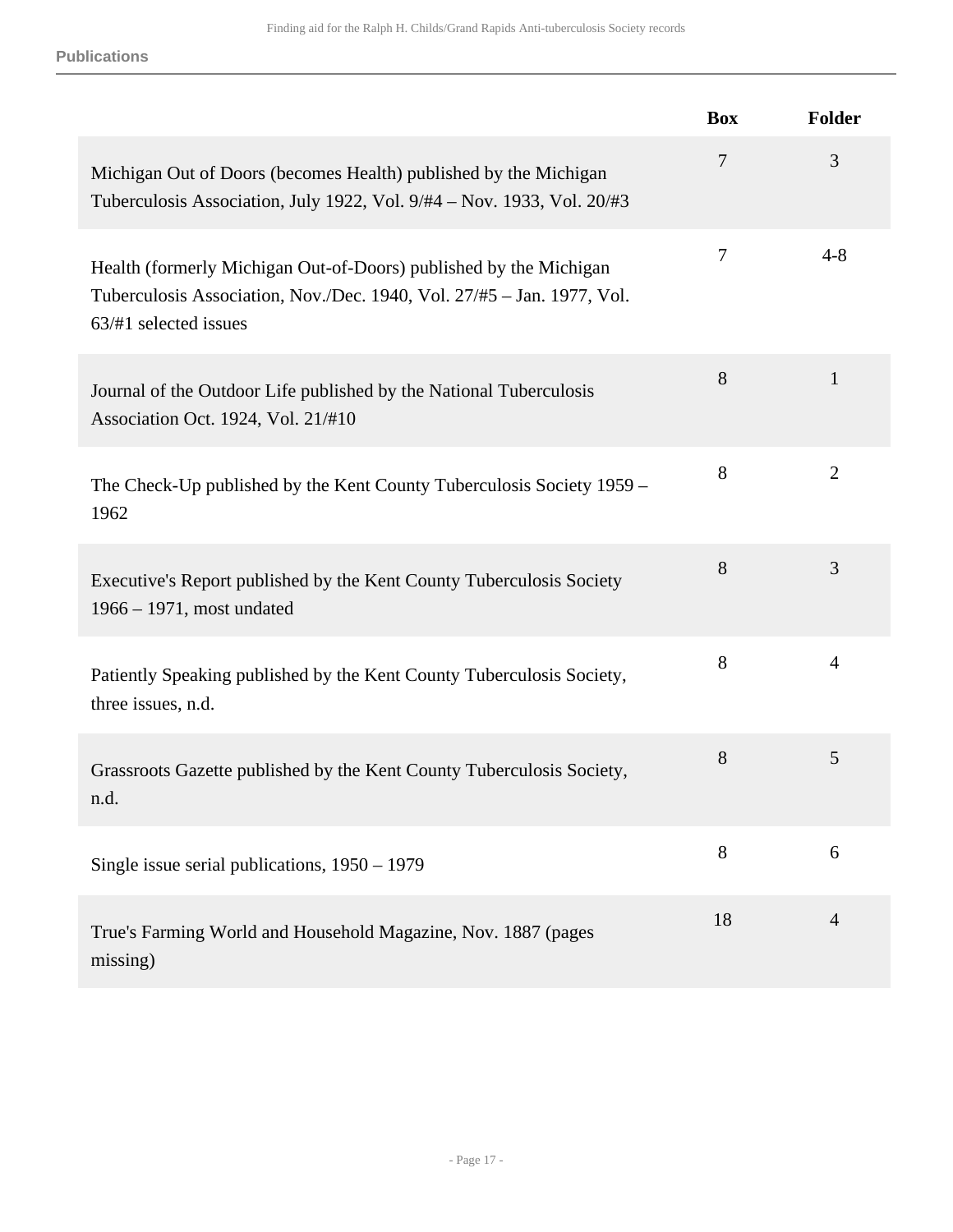**Promotional Materials**

| Consumption: Its Diagnosis, Treatment and Cure (Kalamazoo: Yonkerman<br>Consumption Remedy Co., n.d.) (ca. 1907) [book]                                                                                                                                                           | 18 | 4              |
|-----------------------------------------------------------------------------------------------------------------------------------------------------------------------------------------------------------------------------------------------------------------------------------|----|----------------|
| A Historical Chronology of Tuberculosis by Richard M. Burke, M.D.<br>(Springfield: Charles C. Thomas, 1938) [book]                                                                                                                                                                | 18 | $\overline{4}$ |
| Fund Raising for the Small Organization by Philip G. Sheridan (New<br>York: M. Evans and Co., 1968) [book]                                                                                                                                                                        | 18 | $\overline{4}$ |
| Managing Health Promotion in the Workplace by Rebecca S. Parkinson et.<br>al. (Palo Alto: Mayfield Publishing Co., 1982) [book]                                                                                                                                                   | 18 | $\overline{4}$ |
| Magazine and newspaper clippings: 1909 – 1977, n.d.                                                                                                                                                                                                                               | 9  | $\mathbf{1}$   |
| Directories: Historical Directory of Local, State and National Tuberculosis<br>Associations in the United States (New York: Committee on Archives<br>National Tuberculosis Association, 1945) and directory of associations<br>missing its title page and publication information | 9  | $\overline{2}$ |
| Manuals: The Tuberculosis Association; Its Organization and<br>Administration (New York: National Tuberculosis Association, 1954) (2)                                                                                                                                             | 9  | $\overline{4}$ |
| Press releases: 1971 - 1977                                                                                                                                                                                                                                                       | 9  | $\overline{4}$ |

## **Subseries H Promotional Materials**

#### **Scope and Contents note**

There is an emphasis on Christmas seal sales in this sub-series, though other materials promote more general support of the organization. Some of the materials promote the organizations by focusing on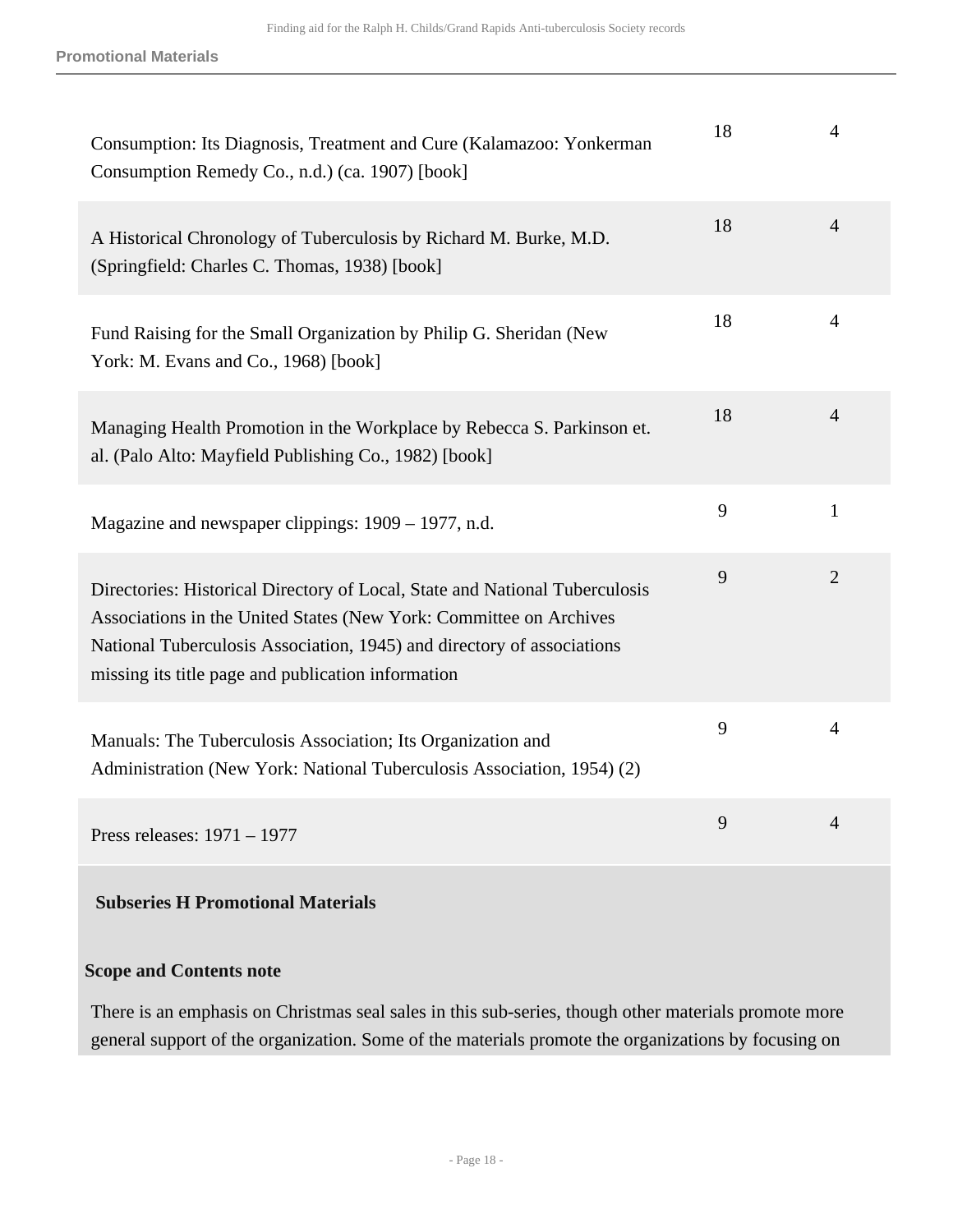**Health Education Material about tuberculosis, its prevention, health educa...**

their work and so cross over somewhat into the purview of health education. Interested patrons should also see annual reports as they were used as promotional tools in some ways very similar to those here.)

|                                                                                                         | <b>Box</b> | Folder |
|---------------------------------------------------------------------------------------------------------|------------|--------|
| Small brochures, 1945 – 1951, n.d.                                                                      | 9          | 5      |
| Catalogs and partial catalogs (of promotional materials and Christmas seal<br>merchandise), 1948 - 1976 | 9          | 6      |
| Bookmarks, 1949 - 1975                                                                                  | 9          | $\tau$ |
| Brochures and leaflets, 1959 – 1966, n.d.                                                               | 9          | 8      |
| Promotional letters, 1960 – 1973, n.d.                                                                  | 9          | 9      |
| Placemats, 1965 - 1984                                                                                  | 18         | 3      |
| Pledge slips, ca. 1973 and n.d.                                                                         | 9          | 10     |
| No Smoking and Breathmobile Signs, n.d.                                                                 | 9          | 11     |

 **Subseries I Health Education Material about tuberculosis, its prevention, health education, testing, services, etc.** 

|                                                                            | <b>Box</b> | Folder |
|----------------------------------------------------------------------------|------------|--------|
| Early blank application form for society workers                           | 10         |        |
| Articles (published and not) and texts of presentations, 1911 – 1971, n.d. | 10         |        |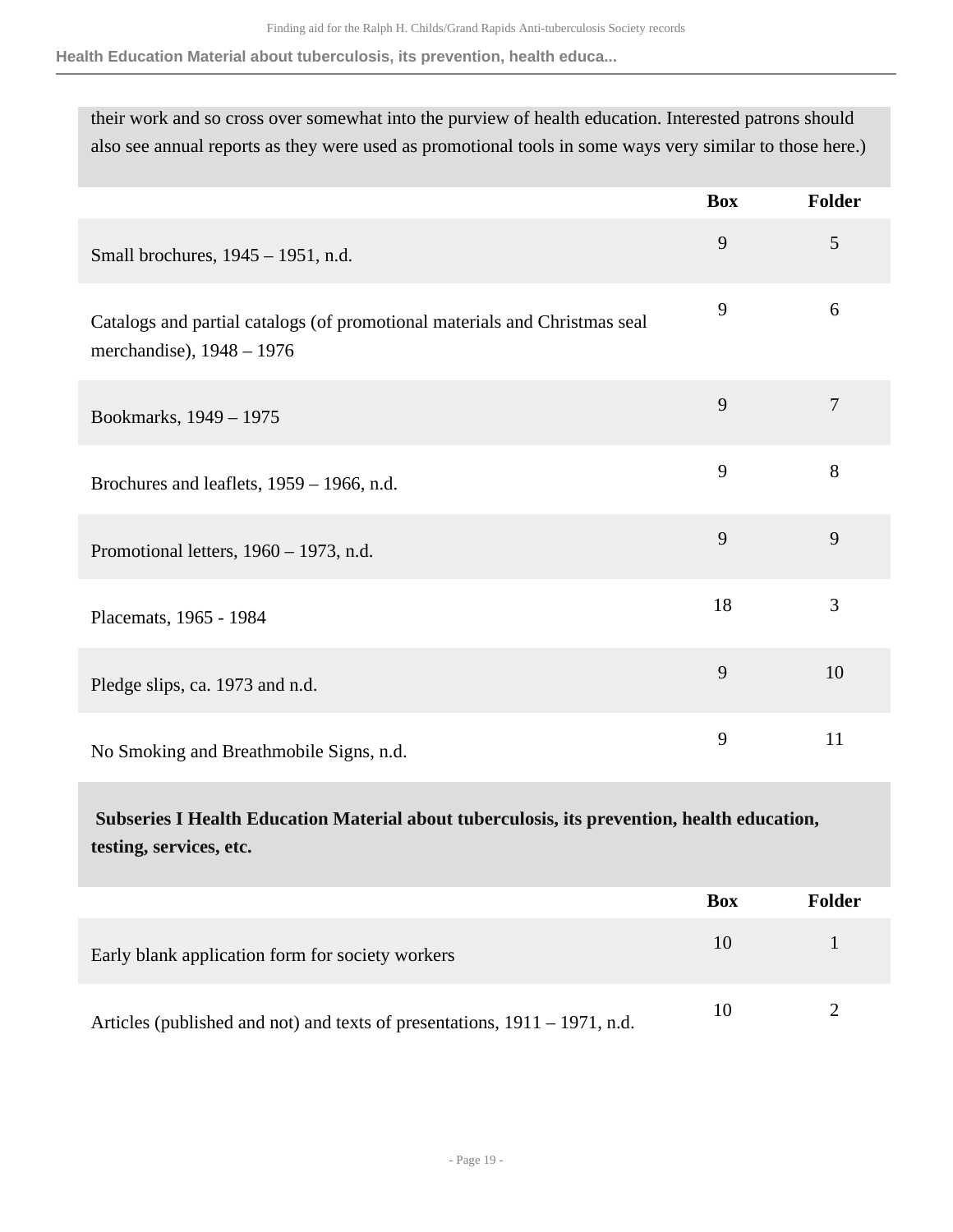**Christmas Seals**

| "Fresh Air and Right Food versus Patent Medicines and Quack Doctors as<br>Tuberculosis Cures", Grand Rapids Anti-Tuberculosis Society, 1917 | 10 | 3              |
|---------------------------------------------------------------------------------------------------------------------------------------------|----|----------------|
| Vintage literature regarding cures                                                                                                          | 10 | $\overline{4}$ |
| Policy statements, studies, reports and other material about fighting<br>tuberculosis, Early: 1920 – 1937, n.d.                             | 10 | 5              |
| Policy statements, studies, reports and other material about fighting<br>tuberculosis, $1950 - 1958$                                        | 10 | 6              |
| File marked "Health Fair, 1960 - 1963, n.d.                                                                                                 | 10 | $\overline{7}$ |
| $1961 - 1975$                                                                                                                               | 10 | 8              |
| Patterns: For Performance and Promise (single long range plan for<br>1966-1970)                                                             | 10 | 9              |
| Kent County Physician's mailing, Oct. 3, 1973                                                                                               | 10 | 10             |
| File marked "Resp. Disease Research" (correspondence from 1975)                                                                             | 10 | 11             |
| n.d.                                                                                                                                        | 10 | 12             |
| Brochures and leaflets, ca. 1970s to the present                                                                                            | 10 | 13             |
| <b>Subseries J Christmas Seals</b>                                                                                                          |    |                |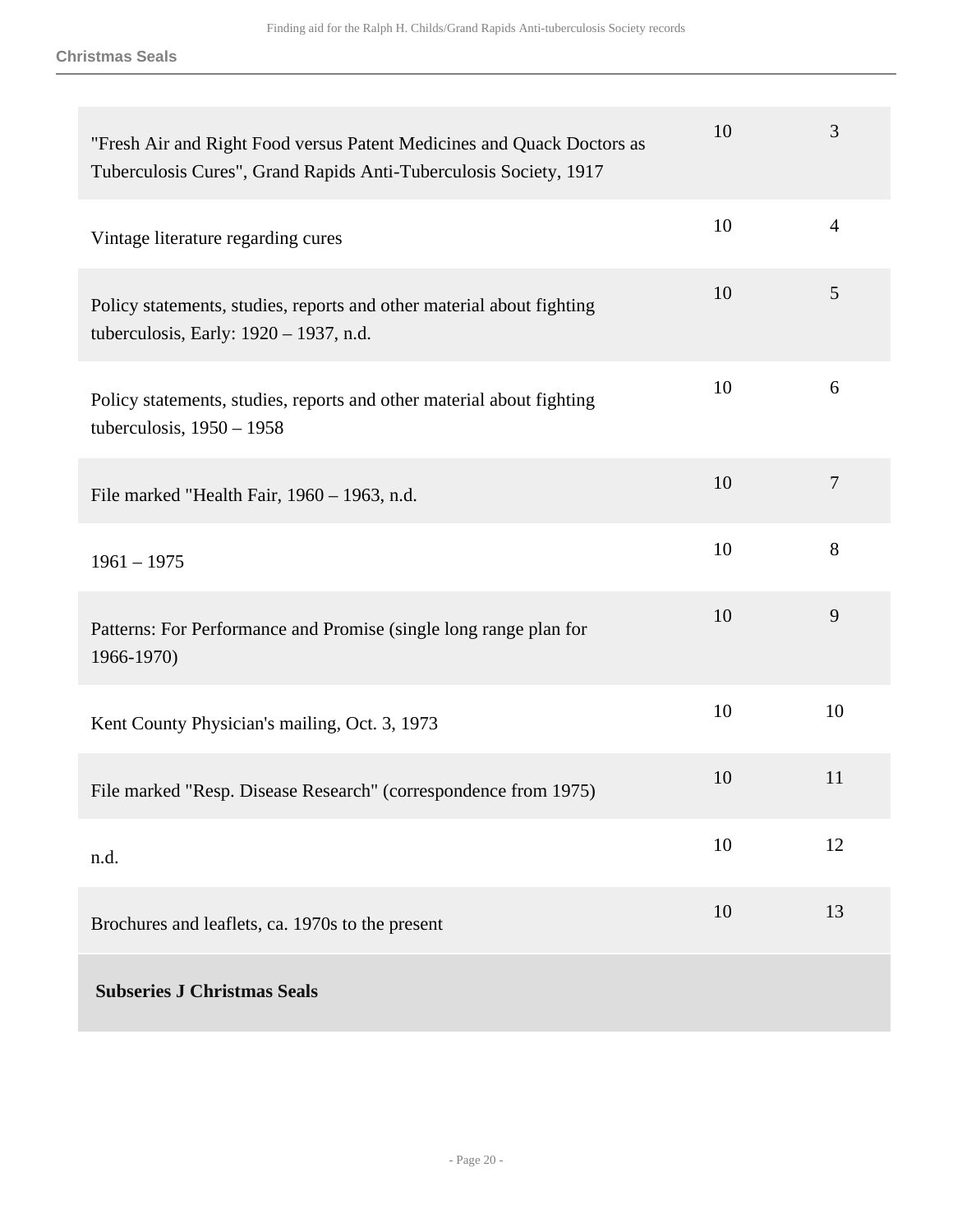| ۰. |  | ۰, | н |  |
|----|--|----|---|--|
|    |  |    | н |  |

| Art                                                                                                                             |            |                |
|---------------------------------------------------------------------------------------------------------------------------------|------------|----------------|
|                                                                                                                                 | <b>Box</b> | Folder         |
| Christmas Seals, 1909 and 1964 – 1985, n.d.                                                                                     | 11         | $\mathbf{1}$   |
| Posters, 1913 – 1960, n.d.                                                                                                      | FF         | <b>VIIIE</b>   |
| Artwork for Christmas Seals, 1924                                                                                               | 11         | $\overline{2}$ |
| File marked "Information on Christmas Seal Artists" 1942 – 1970, n.d.                                                           | 11         | 3              |
| Artwork for Christmas Seals, 1972 - 1977 and n.d.                                                                               | 11         | $\overline{4}$ |
| <b>History</b>                                                                                                                  |            |                |
|                                                                                                                                 | <b>Box</b> | Folder         |
| Articles and booklets about the history of Christmas Seals: 1942 – 1956,<br>n.d.                                                | 11         | 5              |
| "Miracle of the Brandywine", a play about the origins of the Christmas<br>Seal, script and programs, 1967, n.d.                 | 11         | 6              |
| <b>General</b>                                                                                                                  |            |                |
|                                                                                                                                 | <b>Box</b> | <b>Folder</b>  |
| The Christmas Seal Sale Steps to Success 1946 (Christmas seal sale<br>manual produced by the National Tuberculosis Association) | 11         | $\tau$         |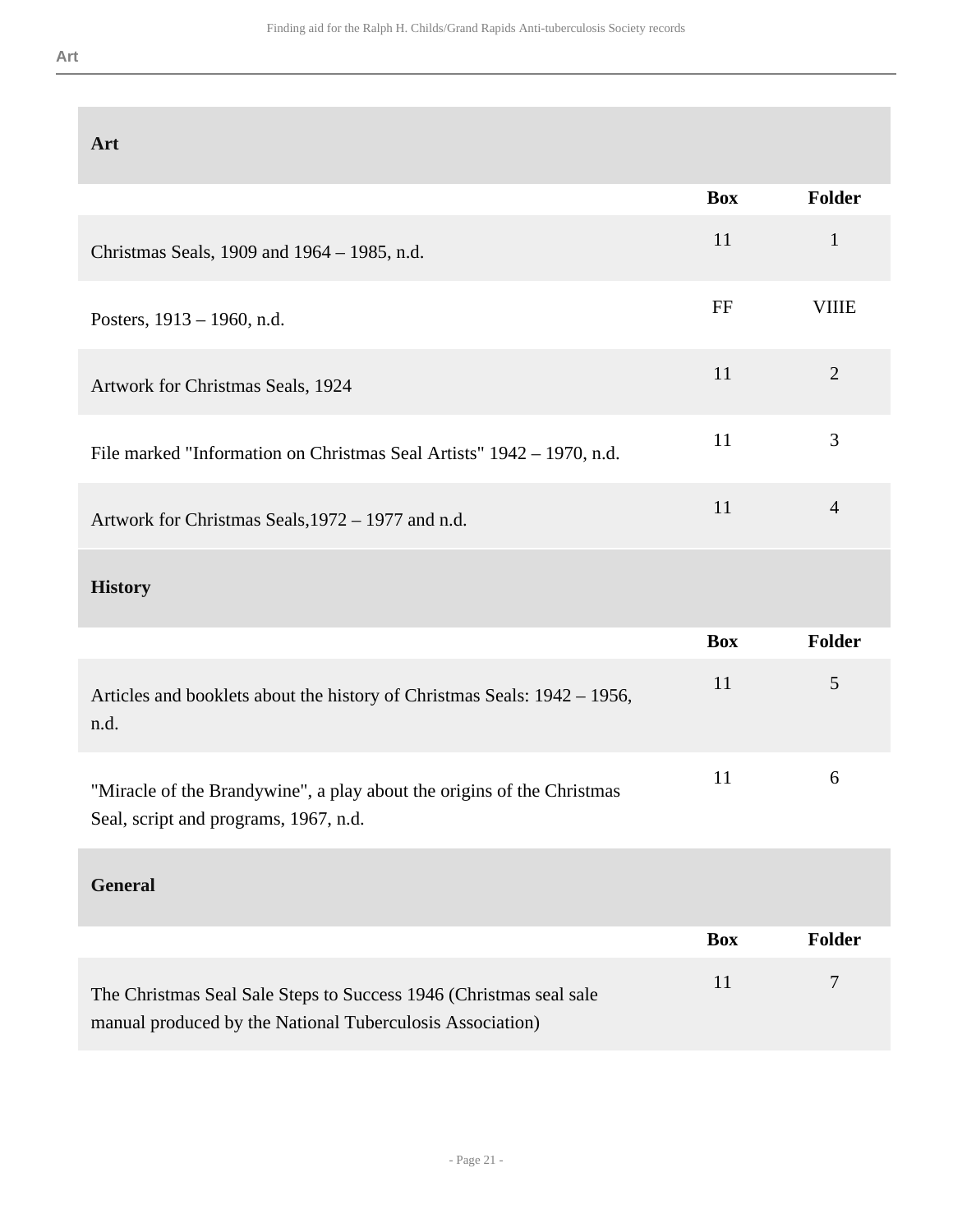| Other documents, 1946 - 1968, n.d.                        | 11         | 8              |
|-----------------------------------------------------------|------------|----------------|
| Existing file marked "Christmas Seals", 1959 - 1977, n.d. | 11         | 9              |
| Christmas seal bonds and certificates, n.d.               | 11         | 10             |
| <b>Subseries K Reorganization documents</b>               |            |                |
|                                                           | <b>Box</b> | Folder         |
| $1960 - 1968$                                             | 11         | 11             |
| $1969 - 1974$                                             | 11         | 12             |
| undated, but most likely 60s and 70s                      | 12         | $\mathbf{1}$   |
| <b>Established files</b>                                  |            |                |
|                                                           | <b>Box</b> | Folder         |
| "MTRDA - Reorganization" 1969 - 1971                      | 12         | $\overline{2}$ |
| "AFTRDA - Ohio", 1971 - 1972                              | 12         | $\mathfrak{Z}$ |
| "AFTRDA - Michigan", 1971 - 1972                          | 12         | 3              |
| "X-Ray Screening", 1971 - 1972                            | 12         | 3              |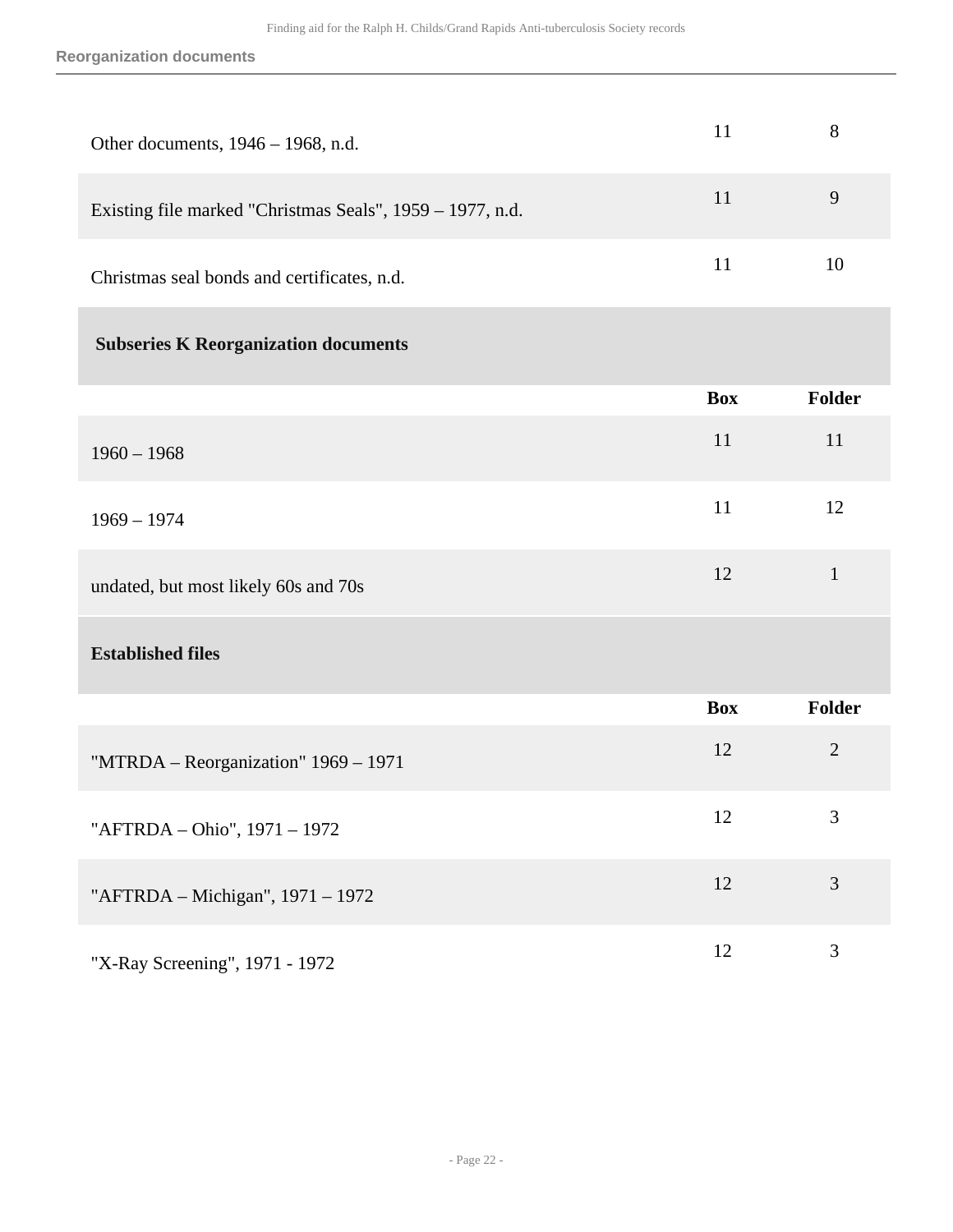**Printed and bound reports:**

| "(ALA) NTRDA" (two 1974 memos regarding legal action against Juniata |  |
|----------------------------------------------------------------------|--|
| Valley Association and Ralph Childs)                                 |  |

#### **Printed and bound reports:**

|                                                                                                                            | <b>Box</b> | <b>Folder</b> |
|----------------------------------------------------------------------------------------------------------------------------|------------|---------------|
| Report of the Committee to Evaluate the National Tuberculosis and<br>Respiratory Disease Association, Jan. 1969 (2 copies) | 12         | 4             |
| Report of the Committee to Evaluate the National Tuberculosis and<br>Respiratory Disease Association, Feb. 1970 (3 copies) | 12         | 5             |

#### **Subseries L Grand Rapids Metropolitan Area Study Material**

|                                                                                       | <b>Box</b> | <b>Folder</b> |
|---------------------------------------------------------------------------------------|------------|---------------|
| 1956 Annual Progress Report, Grand Rapids City Planning Commission                    | 12         | 6             |
| Final Report of Grand Rapids Metropolitan Area Study, 1956                            | 12         | 7             |
| Metropolitan Area Study, Grand Rapids, 1956                                           | 12         | 8             |
| Our Metropolitan County, Grand Rapids League of Women Voters, 1957                    | 12         | 9             |
| Requests for publications to the Grand Rapids Metropolitan Area Study,<br>1957 - 1961 | 12         | 10            |
| File on the Legal Procedures Committee of the GRMAS, 1958                             | 13         | 1             |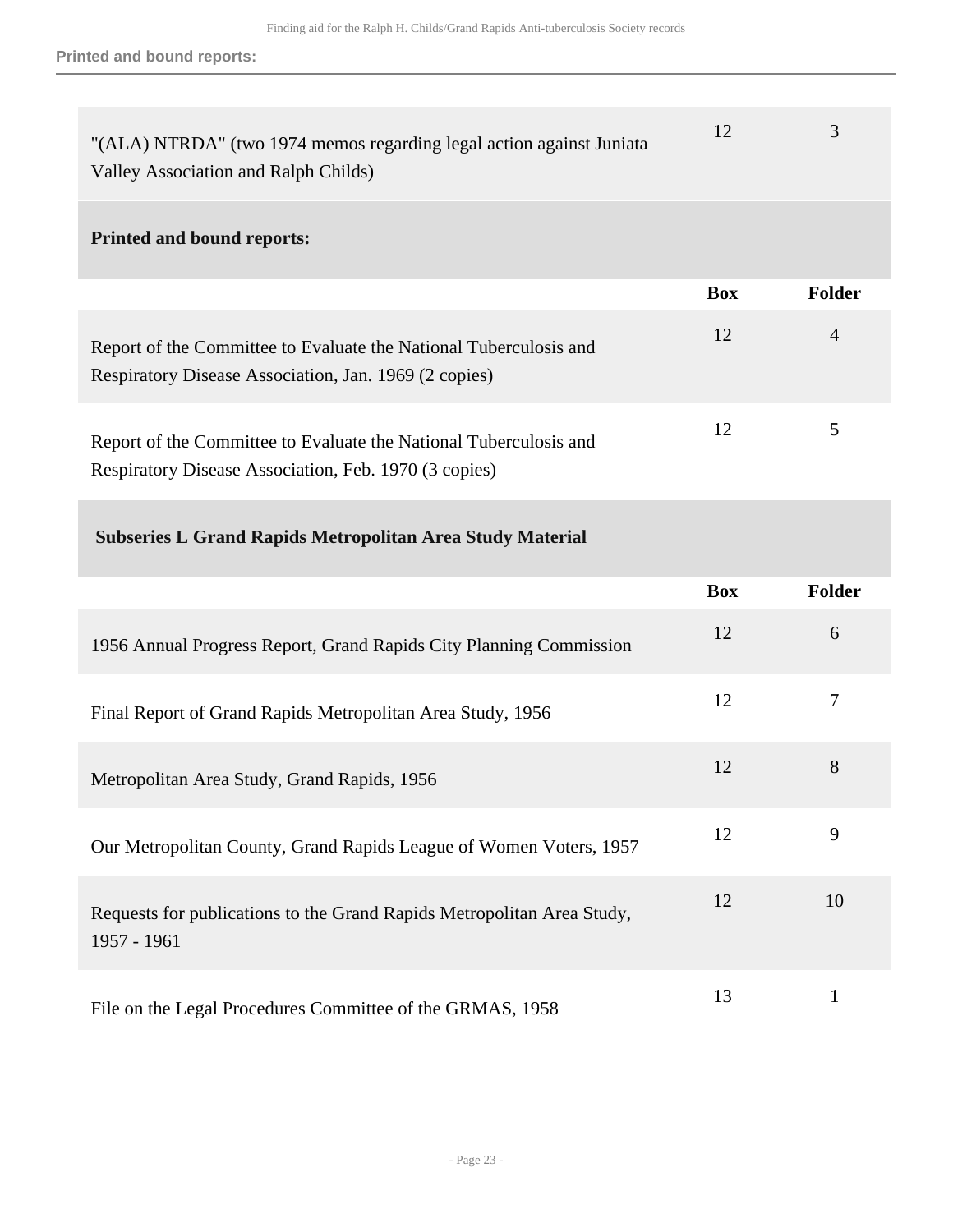#### **Miscellaneous organizational records**

| Streets and Lighting in the Grand Rapids Metropolitan Area, GRMAS,<br>1958                                               | 13         | $\overline{2}$ |
|--------------------------------------------------------------------------------------------------------------------------|------------|----------------|
| When One-third of a City Moves to the Suburbs: A Report on the Grand<br>Rapids Metropolitan Area, by Charles Press, 1959 | 13         | 3              |
| Major Findings of the Grand Rapids Area Survey, by Charles Press, 1959                                                   | 13         | $\overline{4}$ |
| A Data Profile: Grand Rapids Metropolitan Area, by Kent County<br>Planning Commission, 1967                              | 13         | 5              |
| Planning commission publication, Grand Rapids, n.d. (3 copies)                                                           | 13         | 6              |
|                                                                                                                          |            |                |
| <b>Subseries M Miscellaneous organizational records</b>                                                                  |            |                |
|                                                                                                                          | <b>Box</b> | <b>Folder</b>  |
| Programs, 1917 - 1967                                                                                                    | 13         | $\overline{7}$ |
| Membership cards and applications, 1922 – 1923, n.d.                                                                     | 13         | 8              |
| Certificates, 1952 - 1976, n.d                                                                                           | 13         | 9              |
| Surveys, 1961, n.d.                                                                                                      | 13         | 10             |
| Admission tickets, 1967                                                                                                  | 13         | 11             |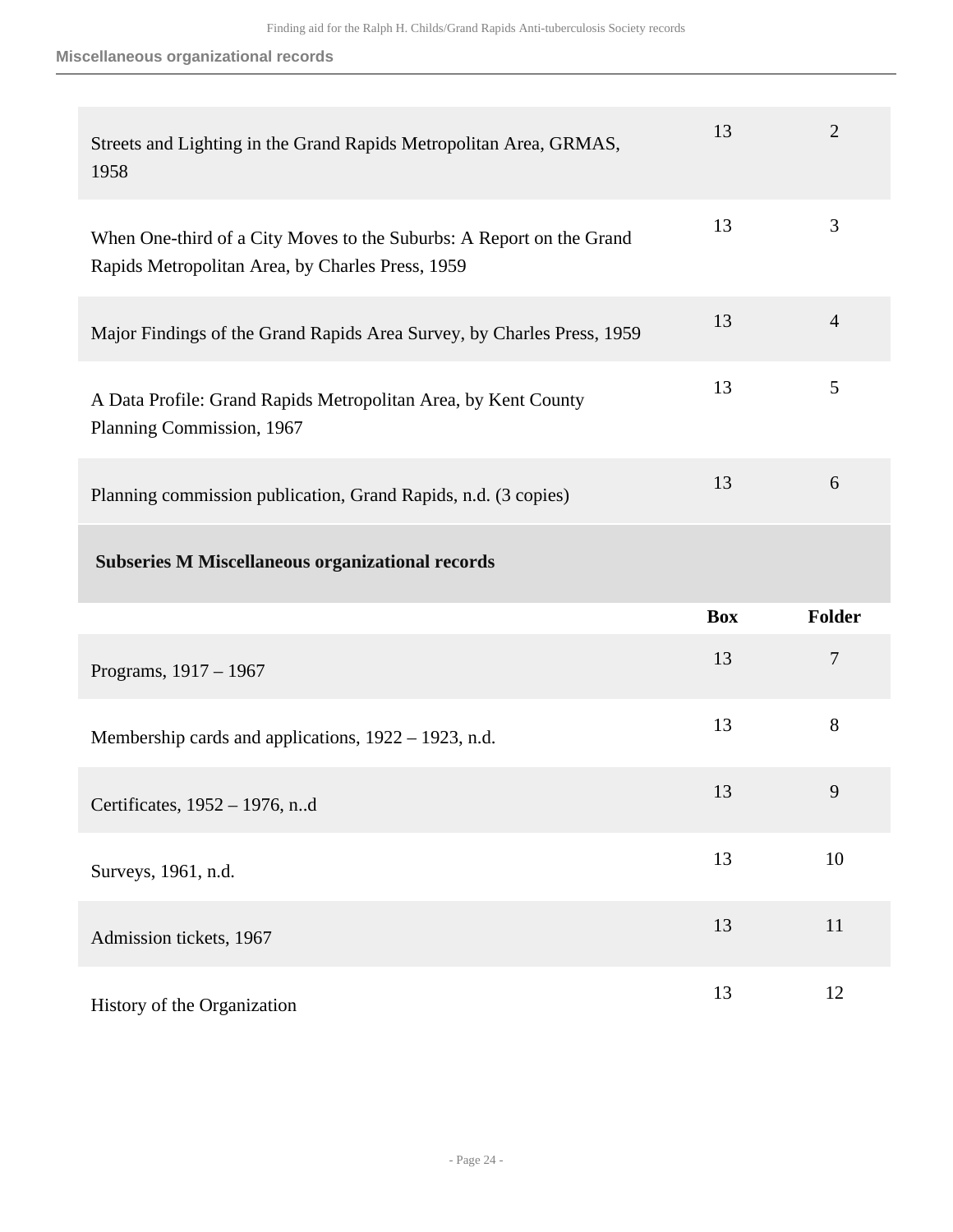#### **Scrapbooks and Images**

| Poems and music, $1954 - 1969$ , n.d.                                                                                 | 13 | 13 |
|-----------------------------------------------------------------------------------------------------------------------|----|----|
| Blanche de Koning biographical (former Executive Secretary of the Kent<br>County Tuberculosis Society), 1958 and n.d. | 13 | 14 |
| Auxiliary (brief history and annual booklets), 1963 – 1967                                                            | 14 |    |
| Loose pages, n.d.                                                                                                     | 14 |    |

### <span id="page-24-0"></span> **Series II Scrapbooks and Images**

#### **Scope and Contents note**

Scrapbooks with titles are listed by their title in quotation marks and those that had no titles are simply called "Scrapbook" with a date range. They are organized chronologically by starting date.

#### **Subseries A Images**

#### **Prints**

|                                                                                                                                                                                                                                                                  | <b>Box</b> | <b>Folder</b> |
|------------------------------------------------------------------------------------------------------------------------------------------------------------------------------------------------------------------------------------------------------------------|------------|---------------|
| Older photos $(2)$ : Exterior of a building with note on the back "First home"<br>of the Grand Rapids Anti-tuberculosis Society in old Charity Aid Society<br>Bldg. 1905", and group of women posing on a bed outdoors with the<br>note "At the T.B. Sanitarium" | 14         | 3             |
| 1920s era photos, probably used in a display since most have a separate<br>typed caption                                                                                                                                                                         | 14         | 3             |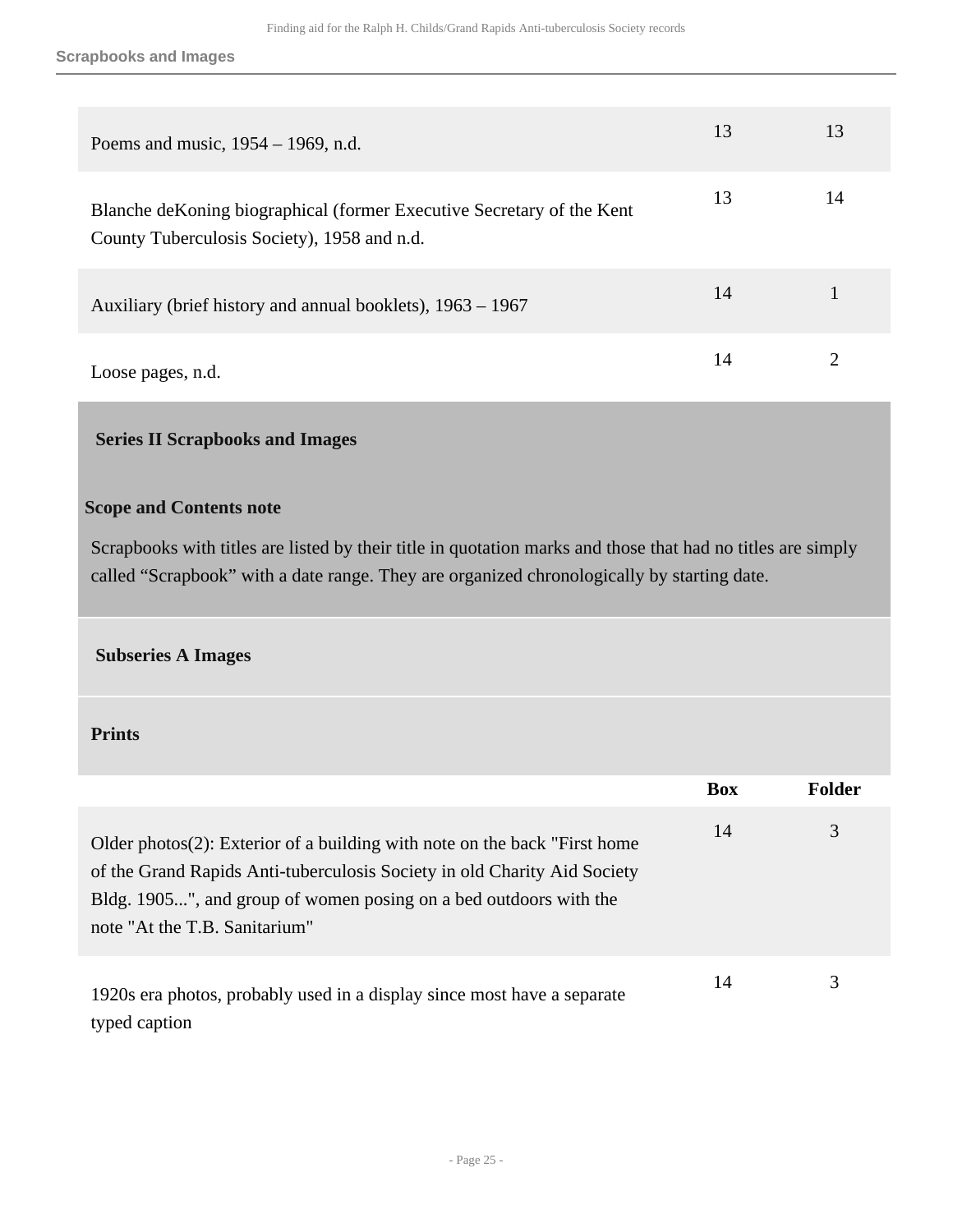| Allen Freeland giving certificates to group of health teachers, ca. 1923                                                                                                       | 14         | $\overline{4}$ |
|--------------------------------------------------------------------------------------------------------------------------------------------------------------------------------|------------|----------------|
| Society members (identified) posing with an award cup, marked both 1925<br>and 1930                                                                                            | 14         | 5              |
| 1929, students in line for tuberculin tests at South High School                                                                                                               | 14         | 6              |
| Women preparing a mailing (with a more recent photo to show a contrast)                                                                                                        | 14         | $\tau$         |
| Nellie Laubscher receiving a prize from two patrolmen                                                                                                                          | 14         | 8              |
| Blanche deKoning recieves an award, 1960                                                                                                                                       | 14         | 9              |
| Photo of a drawing of a building (probably a conceptual architectural<br>drawing) with the words "The Miracle of Life" on the front, labeled<br>"Norman Matheis '63" (3 small) | 14         | 10             |
| Meredith Willson, 1966 Christmas Seal Campaign Chairman, woman<br>modeling 1969 Christmas scarf                                                                                | 14         | 11             |
| Steve Porter and various women in tiaras and full length gloves,<br>1966-1969                                                                                                  | 14         | 12             |
| Near and inside X-ray bus, Robinson Studio photos, Nov. 10, 1970                                                                                                               | 14         | 13             |
| <b>Slides</b>                                                                                                                                                                  |            |                |
|                                                                                                                                                                                | <b>Box</b> | <b>Folder</b>  |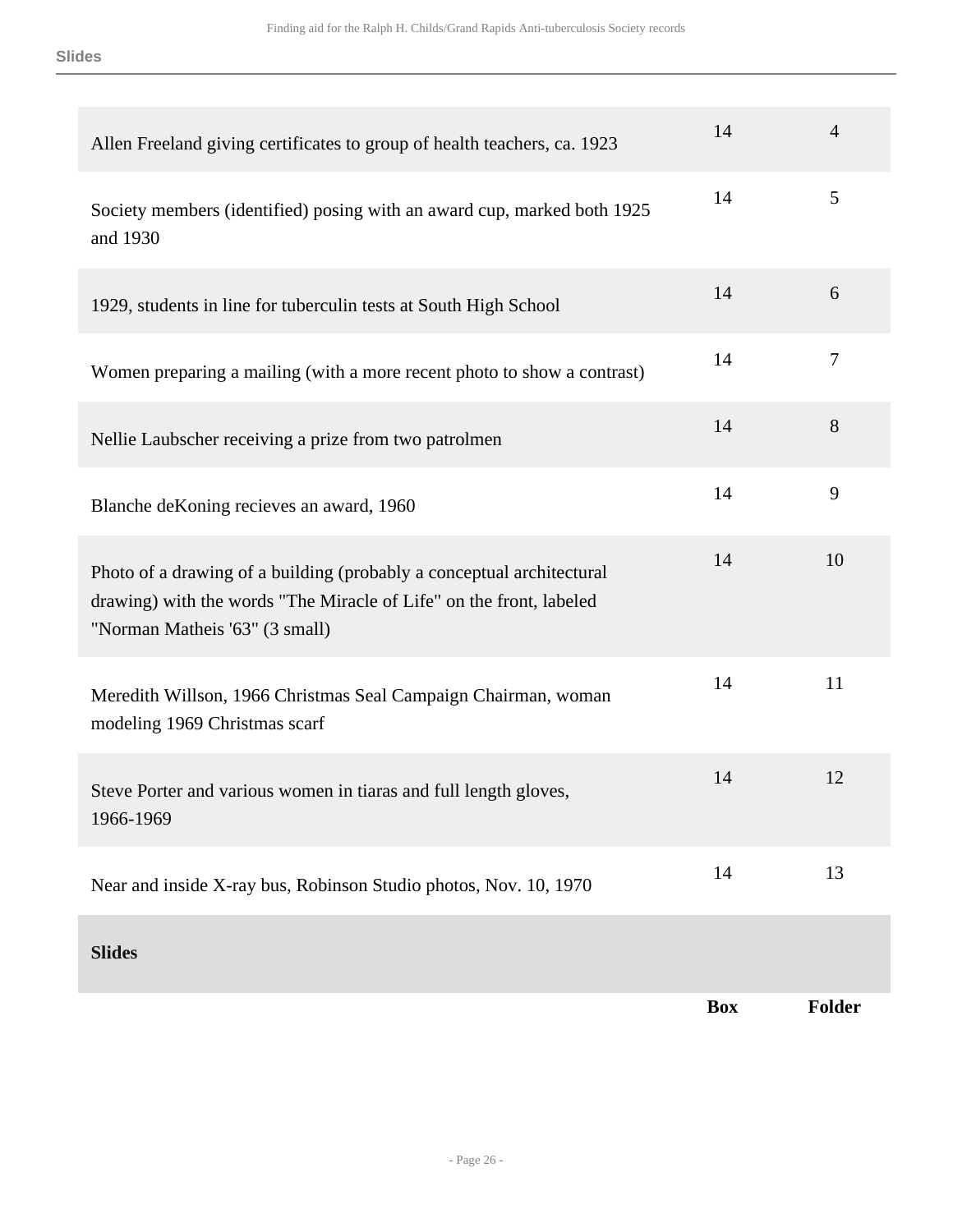| 20 slides, ca. $1950s - 1970s$ . Variety of subjects, Events (a tea, a mailing), |  |
|----------------------------------------------------------------------------------|--|
| X-rays, a bus, etc.                                                              |  |

### **Negatives**

|                                                                                                                                                                                                                                                    | <b>Box</b> | <b>Folder</b> |
|----------------------------------------------------------------------------------------------------------------------------------------------------------------------------------------------------------------------------------------------------|------------|---------------|
| Set of 4x5 negs (24) taken from pages of early publication (probably<br>Grand Rapids Chamber of Commerce illustrated, see 1890-1 "Grand<br>Rapids As it Is", 46-13-96.5) showing primarily line drawings of a variety<br>of Grand Rapids buildings | 14         | 15            |
| 8 strips labeled "Miracle of Brandywine, 10/67 MVC, Grand Rapids,<br>Mich", "MVC Closing Session Oct 67" and "MVC Exhibits Oct 67"                                                                                                                 | 14         | 16            |

## **Drawings**

|                                          | Box | Folder |
|------------------------------------------|-----|--------|
| Monroe Avenue with horse drawn carriages | 14  | 17     |
| The "new" Grand Rapids Sanatorium        | 10  | 14     |

### **Subseries B Scrapbooks**

Scrapbook 1905 – 1959, n.d. (contains mostly original photos and captions, found reorganized and left as found) 1986.150

|                 | <b>Box</b> |
|-----------------|------------|
| Mixed materials |            |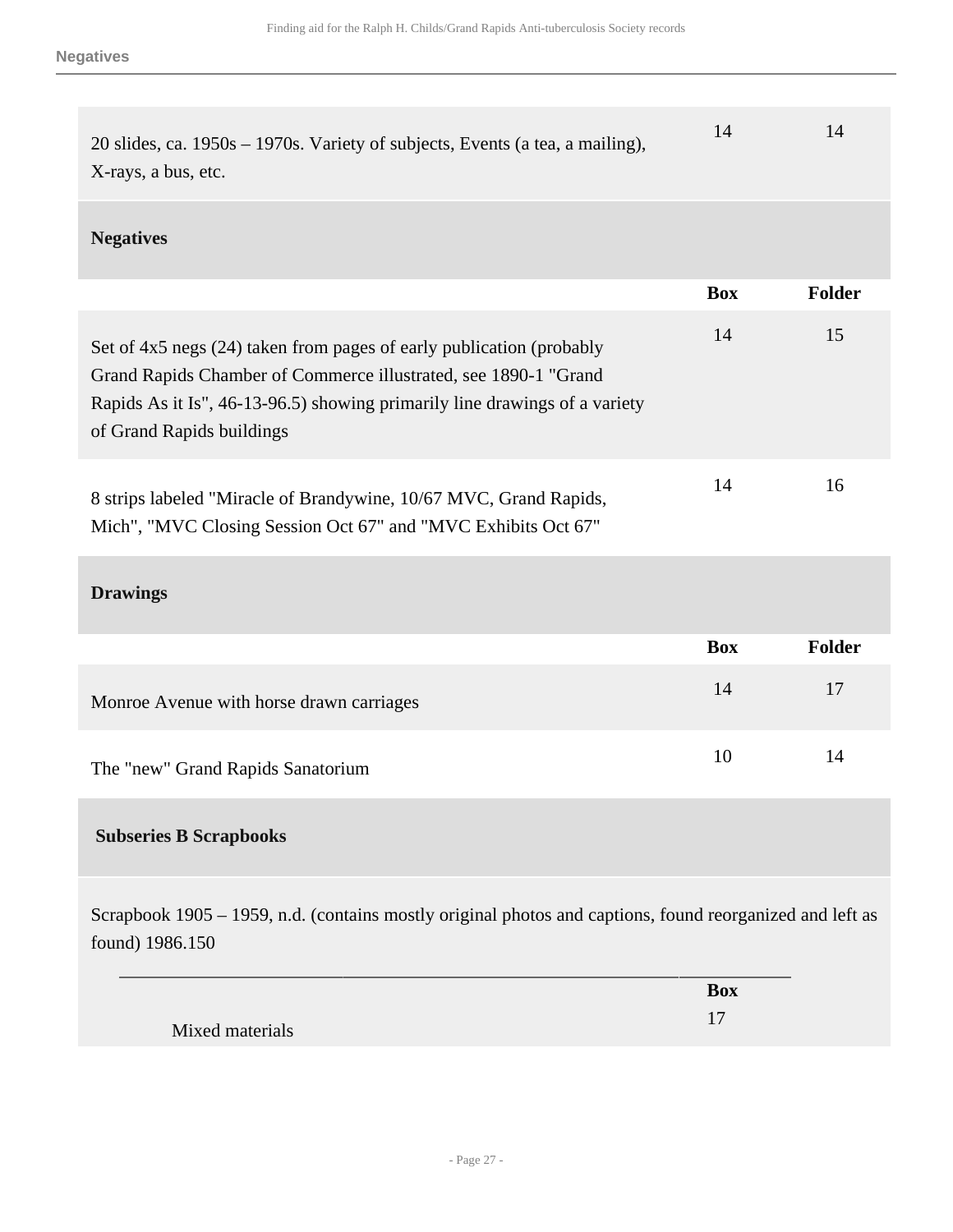| Mixed materials<br>Mixed materials                                                                                                            | <b>Box</b><br>15<br><b>Box</b><br>16 |
|-----------------------------------------------------------------------------------------------------------------------------------------------|--------------------------------------|
|                                                                                                                                               | <b>Box</b>                           |
| Scrapbook 1914 – 1952 (contains many original documents including photos, meeting<br>minutes, nurse's reports and much more)                  | 19                                   |
| "Newspaper clippings A.T.S. Jan. 1922 – Oct. 1924"                                                                                            | 20                                   |
| "Newspaper clippings A.T.S. Oct. 1924 - Mar. 1927"                                                                                            | 21                                   |
| "Publicity from: May 1, 1927 - Jan. 1, 1934"                                                                                                  | 22                                   |
| Scrapbook Jan. 1942 - Jul. 1946                                                                                                               | 23                                   |
| "Publicity Jul. 1946 – Oct. 1951"                                                                                                             | 23                                   |
| Scrapbook May 1955 - Jul 1957                                                                                                                 | 24                                   |
| Scrapbook Jul. 1956 – Sep. 1959 (plus a poem from 1940 and some copies of the Final<br>Report of the Grand Rapids Metropolitan Area Study ca. | 24                                   |
| Scrapbook n.d.                                                                                                                                | 24                                   |
| "Milk Bottle caps 1931 to date" (primarily promotional bottle caps)                                                                           | 25                                   |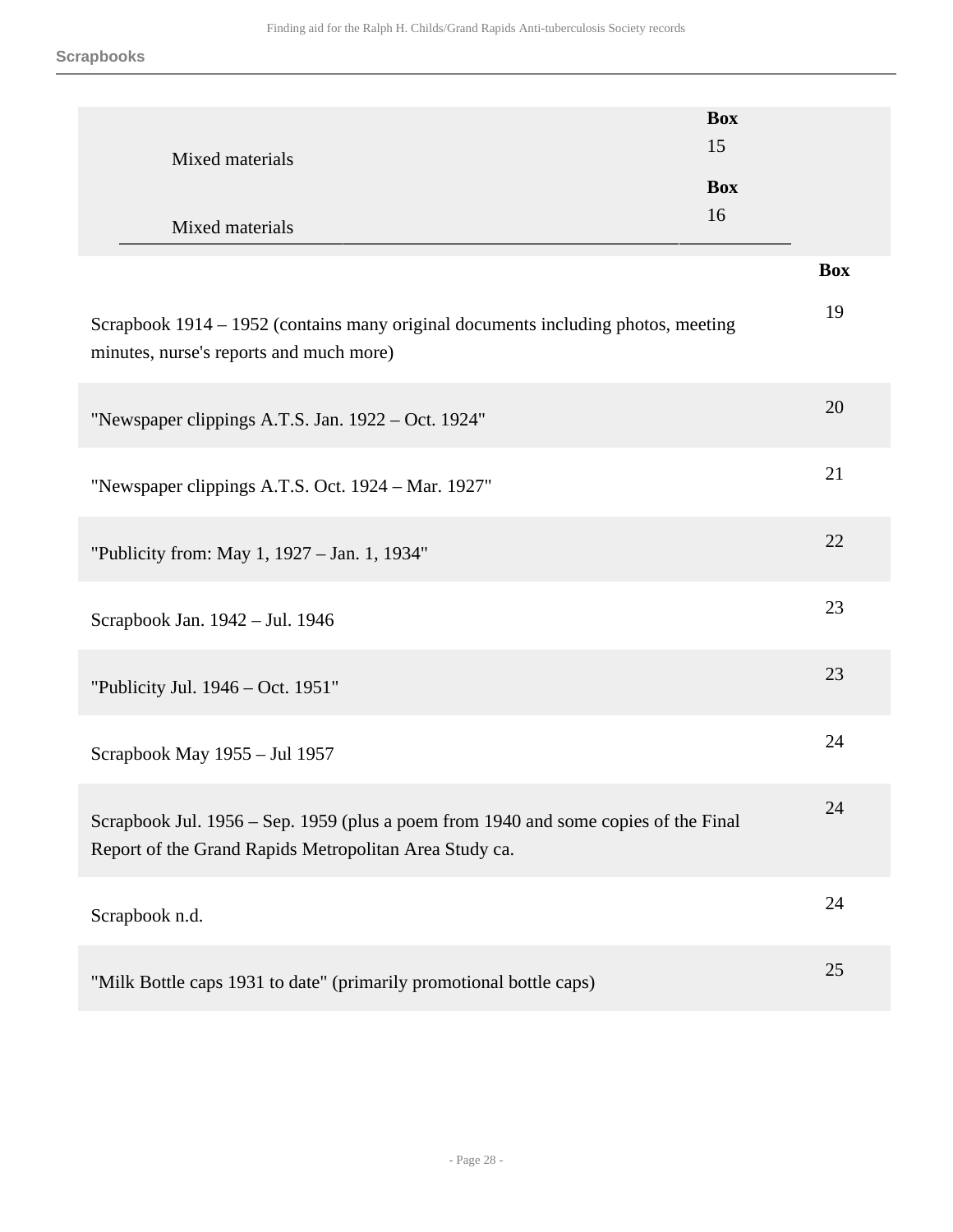| "1931 to 1938 Seal Sale Scrap Book" (clippings, correspondence, promotional material,<br>$etc.$ ) | 25 |
|---------------------------------------------------------------------------------------------------|----|
| "Publicity 1-1-34 to 4-30-34 ATS" (primarily newspaper clippings)                                 | 25 |
| "Seal Sale 1939" (promotional material, correspondence, etc.)                                     | 25 |
| 1948 - 1958                                                                                       | 26 |
| $1955 - 1964$                                                                                     | 26 |
| 1957 - 1962                                                                                       | 27 |
| $1966 - 1970$                                                                                     | 27 |

Scrapbook(s) I-III 1960 – 1985

|                 | <b>Box</b> |
|-----------------|------------|
| Mixed materials | 29         |
|                 | <b>Box</b> |
| Mixed materials | 30         |
|                 | <b>Box</b> |
| Mixed materials | 28         |
|                 | <b>Box</b> |
| Mixed materials | 31         |

**Scope and Contents note**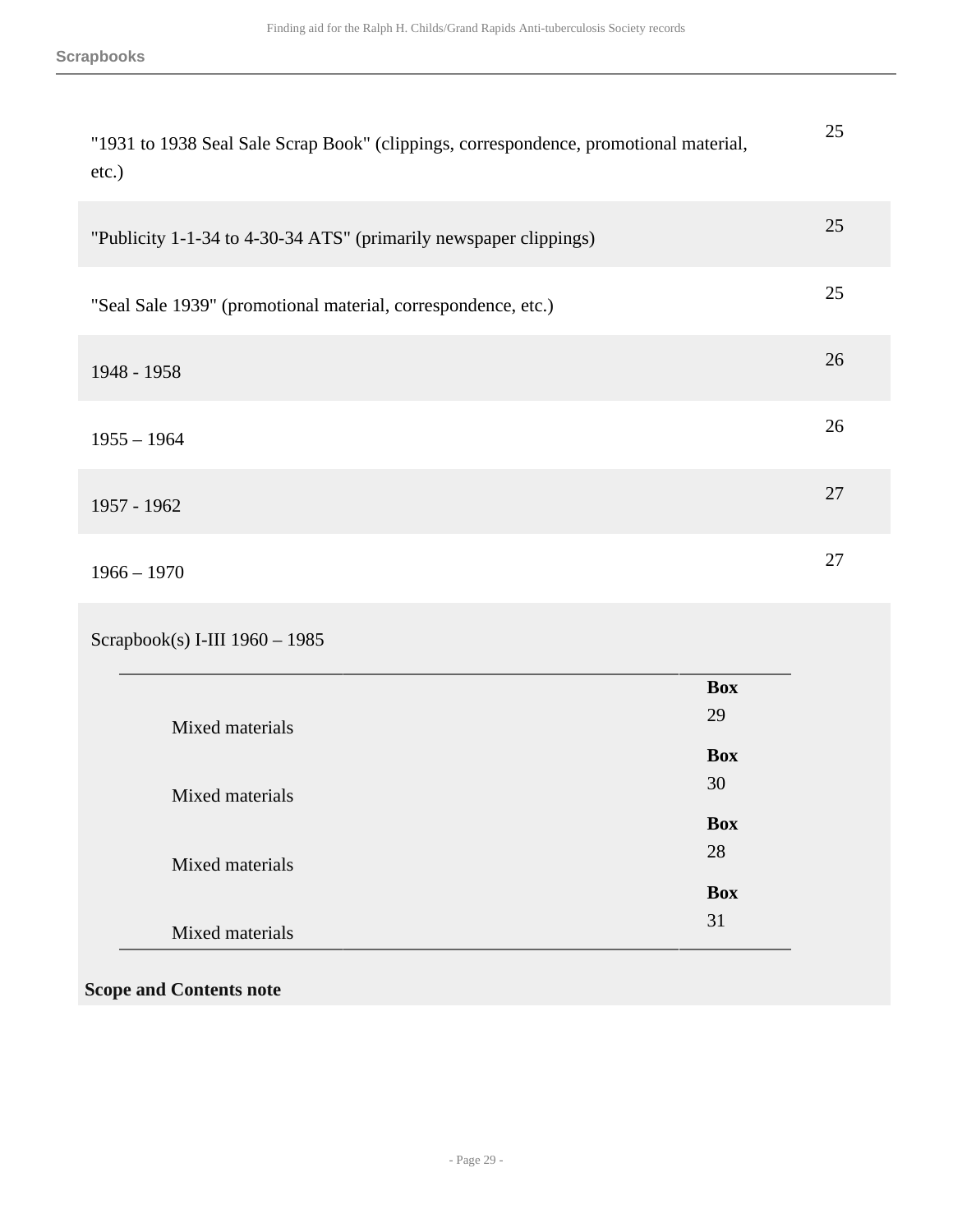(Scrapbooks containing primarily Christmas seals and promotional material mounted on pages of encapsulated black paper. Found reorganized into a set of four boxes containing what was probably several distinct scrapbooks now separated into folders with roughly ten pages each. Three scrapbooks designated in the first box but subsequent folders and boxes were not designated.)

### <span id="page-29-0"></span> **Series III Media**

### **Scope and Contents note**

 **Subseries A Standard 8 millimeter films** 

There is a small collection of audio and videotape, probably all dating from the 1970s, mostly promotional ads with two audio cassettes of board meetings.

|                                                  | <b>Box</b> |
|--------------------------------------------------|------------|
| "Xmas Seals, 1973"                               | 32         |
| "TBA - Dove Spot"                                | 32         |
| "TB Association - Xmas Seals"                    | 32         |
| "Christmas Seals $#1 - 30$ sec"                  | 32         |
| Subseries B Quarter inch reel to reel audio film |            |
|                                                  | <b>Box</b> |
| 30 Second Spot, Local Christmas Seals #1         | 32         |